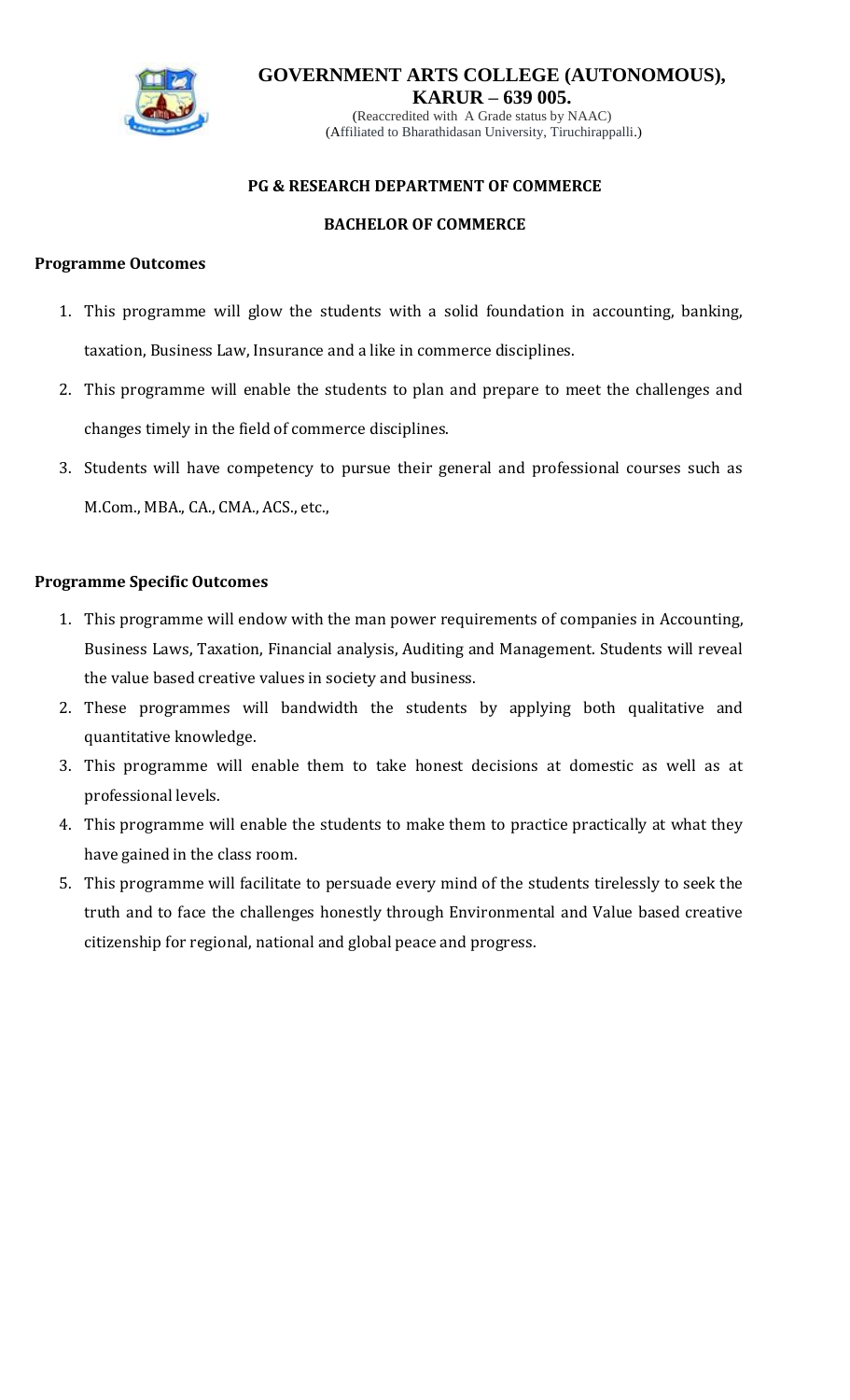# **B.Com., COURSE STRUCTURE UNDER CBCS SYSTEM**

(For the candidates admitted from the year 2016-17 onwards)

| <b>INT</b><br><b>ESE</b><br>25<br>75<br>Tamil - I<br>$Tamil - I$<br>U16L1T1<br>3<br>3<br>6<br>100<br>U16L1E1<br>3<br>3<br>25<br>75<br>English - I<br>English - I<br>6<br>100<br>3<br>5<br>75<br>Core Course - I<br>Principles of Accountancy<br>U16CO1C1<br>25<br>100<br>6<br>3<br>Core Course - II<br>5<br>$\overline{4}$<br>Principles of Management<br>U16CO1C2<br>25<br>75<br>100<br>$\bf{I}$<br>5<br>3<br>First Allied Course - I<br><b>Business Organization</b><br>3<br>100<br>U16CO1A1<br>75<br>25<br>$\overline{2}$<br>3<br>25<br>Value Education<br><b>U16VE1</b><br>2<br>75<br>100<br>Value Education<br>30<br>20<br>600<br>3<br>75<br>Tamil - II<br>$Tamil - II$<br>U16L2T2<br>6<br>3<br>25<br>3<br>3<br>$English - II$<br>U16L2E2<br>6<br>25<br>75<br>English-II<br>Core Course - III<br><b>Business Statistics</b><br>U16CO2C3<br>5<br>3<br>25<br>75<br>6<br>3<br>First Allied Course - II<br>75<br><b>Business Communication</b><br>U16CO2A2<br>5<br>$\overline{4}$<br>25<br>$\rm{II}$<br>5<br>3<br>3<br>First Allied Course - III<br>U16CO2A3<br>25<br>75<br>Marketing<br><b>Environmental Studies</b><br>$\overline{2}$<br>$\overline{2}$<br>3<br><b>Environmental Studies</b><br><b>U16ES2</b><br>25<br>75<br>20<br>30<br>Tamil - III<br>Tamil-III<br>U16L3T3<br>3<br>3<br>75<br>25<br>100<br>6<br>3<br>$English - III$<br>3<br>25<br>75<br>English - III<br>U16L3E3<br>6<br>100<br>5<br>3<br>Core Course - IV<br>U16CO3C4<br>6<br>25<br>75<br>100<br><b>Business Accounting</b><br>3<br>Core Course - V<br><b>Business Law</b><br>U16CO3C5<br>5<br>$\overline{4}$<br>25<br>75<br>100<br>III<br>75<br>Second Allied Course I<br>3<br>25<br><b>Business Environment</b><br>U16CO3A1<br>5<br>3<br>100<br>$\overline{2}$<br>3<br>U16CO3N1<br>2<br>100<br>Non Core Elective I<br>Office Management<br>25<br>75<br>30<br>20<br>600<br>$Tamil - IV$<br>Tamil-IV<br>U16L4T4<br>3<br>3<br>75<br>25<br>100<br>6<br>3<br>$English - IV$<br>English - IV<br><b>U16L4E4</b><br>3<br>25<br>75<br>100<br>6<br>Core Course - VI<br>5<br>5<br>3<br>U16CO4C6<br>25<br>75<br><b>Cost Accounting</b><br>100<br>3<br>5<br>25<br>75<br>Second Allied Course II<br><b>Practical Commerce</b><br>U16CO4A2P<br>$\overline{4}$<br>100<br>IV<br>3<br>$\overline{4}$<br>3<br>25<br>75<br>Second Allied Course III<br>U16CO4A3<br>Modern Banking<br>Skill Based Elective I<br>$\overline{c}$<br>3<br>U16CO4S1<br>$\overline{4}$<br>25<br>75<br>Retail Management<br>$\overline{2}$<br>3<br>25<br>75<br><b>Consumer Protection</b><br>U16CO4N2<br>2<br>Non Core Elective II<br>24<br>30<br>5<br>75<br>Core Course - VII<br><b>Financial Management</b><br>U16CO5C7<br>5<br>3<br>25<br>Company Law & Secretarial Practice<br>5<br>3<br>25<br>75<br>Core Course - VIII<br>U16CO5C8<br>$\overline{4}$<br>Core Course - IX<br>Auditing<br>U165CO5C9<br>3<br>25<br>75<br>4<br>3<br>100<br>Core Course - X<br>Corporate Accounting<br>3<br>U16CO5C10<br>$\overline{4}$<br>25<br>75<br>100<br>6<br><b>Computer Applications in Business</b><br>V<br>Elective Course - I<br>U16CO5E1<br>4<br>$\overline{4}$<br>3<br>25<br>75<br>Accounting<br>Skill Based Elective II<br>Principles of Insurance<br>$\overline{c}$<br>3<br>25<br>75<br>U16CO5S2<br>$\overline{4}$<br><b>Export Documentation</b><br>Skill Based Elective III<br>U16CO5S3<br>$\overline{c}$<br>3<br>75<br>$\overline{4}$<br>25<br>$\overline{2}$<br>$\overline{2}$<br>3<br>25<br>Soft Skills Development<br>U16SSD3<br>75<br>Soft Skills Development<br>30<br>30<br>75<br>3<br>Core Course - XI<br>U16CO6C11<br>5<br>25<br>Management Accounting<br>6<br>Core Course - XII<br>Tally 9.0 - Practical<br>5<br>3<br>U16CO6C12P<br>25<br>75<br>6<br>Core Course - XIII<br><b>Financial Services</b><br>U16CO6C13<br>5<br>3<br>25<br>75<br>100<br>6<br>Elective Course - II<br>Logistics Management<br>U16CO6E2<br>5<br>5<br>3<br>25<br>75<br>100<br>VI<br>Income Tax Law & Practice<br>6<br>3<br>Elective Course III<br>U16CO6E3<br>$\overline{4}$<br>25<br>75<br>100<br><b>Extension Activities</b><br>1<br><b>Extension Activities</b><br>3<br>Gender Education<br>25<br>75<br><b>U16EA4</b><br>100<br>1<br>1<br>30<br>26 | <b>SEMESTER</b> | <b>COURSE</b> | <b>SUBJECT TITLE</b> | SUBJECT CODE | INSTR. HOURS<br>WEEK | CREDIT | <b>EXAM HOURS</b> | <b>MARKS</b> | TOTAL |
|---------------------------------------------------------------------------------------------------------------------------------------------------------------------------------------------------------------------------------------------------------------------------------------------------------------------------------------------------------------------------------------------------------------------------------------------------------------------------------------------------------------------------------------------------------------------------------------------------------------------------------------------------------------------------------------------------------------------------------------------------------------------------------------------------------------------------------------------------------------------------------------------------------------------------------------------------------------------------------------------------------------------------------------------------------------------------------------------------------------------------------------------------------------------------------------------------------------------------------------------------------------------------------------------------------------------------------------------------------------------------------------------------------------------------------------------------------------------------------------------------------------------------------------------------------------------------------------------------------------------------------------------------------------------------------------------------------------------------------------------------------------------------------------------------------------------------------------------------------------------------------------------------------------------------------------------------------------------------------------------------------------------------------------------------------------------------------------------------------------------------------------------------------------------------------------------------------------------------------------------------------------------------------------------------------------------------------------------------------------------------------------------------------------------------------------------------------------------------------------------------------------------------------------------------------------------------------------------------------------------------------------------------------------------------------------------------------------------------------------------------------------------------------------------------------------------------------------------------------------------------------------------------------------------------------------------------------------------------------------------------------------------------------------------------------------------------------------------------------------------------------------------------------------------------------------------------------------------------------------------------------------------------------------------------------------------------------------------------------------------------------------------------------------------------------------------------------------------------------------------------------------------------------------------------------------------------------------------------------------------------------------------------------------------------------------------------------------------------------------------------------------------------------------------------------------------------------------------------------------------------------------------------------------------------------------------------------------------------------------------------------------------------------------------------------------------------------------------------------------------------------------------------------------------|-----------------|---------------|----------------------|--------------|----------------------|--------|-------------------|--------------|-------|
|                                                                                                                                                                                                                                                                                                                                                                                                                                                                                                                                                                                                                                                                                                                                                                                                                                                                                                                                                                                                                                                                                                                                                                                                                                                                                                                                                                                                                                                                                                                                                                                                                                                                                                                                                                                                                                                                                                                                                                                                                                                                                                                                                                                                                                                                                                                                                                                                                                                                                                                                                                                                                                                                                                                                                                                                                                                                                                                                                                                                                                                                                                                                                                                                                                                                                                                                                                                                                                                                                                                                                                                                                                                                                                                                                                                                                                                                                                                                                                                                                                                                                                                                                                     |                 |               |                      |              |                      |        |                   |              |       |
|                                                                                                                                                                                                                                                                                                                                                                                                                                                                                                                                                                                                                                                                                                                                                                                                                                                                                                                                                                                                                                                                                                                                                                                                                                                                                                                                                                                                                                                                                                                                                                                                                                                                                                                                                                                                                                                                                                                                                                                                                                                                                                                                                                                                                                                                                                                                                                                                                                                                                                                                                                                                                                                                                                                                                                                                                                                                                                                                                                                                                                                                                                                                                                                                                                                                                                                                                                                                                                                                                                                                                                                                                                                                                                                                                                                                                                                                                                                                                                                                                                                                                                                                                                     |                 |               |                      |              |                      |        |                   |              |       |
|                                                                                                                                                                                                                                                                                                                                                                                                                                                                                                                                                                                                                                                                                                                                                                                                                                                                                                                                                                                                                                                                                                                                                                                                                                                                                                                                                                                                                                                                                                                                                                                                                                                                                                                                                                                                                                                                                                                                                                                                                                                                                                                                                                                                                                                                                                                                                                                                                                                                                                                                                                                                                                                                                                                                                                                                                                                                                                                                                                                                                                                                                                                                                                                                                                                                                                                                                                                                                                                                                                                                                                                                                                                                                                                                                                                                                                                                                                                                                                                                                                                                                                                                                                     |                 |               |                      |              |                      |        |                   |              |       |
|                                                                                                                                                                                                                                                                                                                                                                                                                                                                                                                                                                                                                                                                                                                                                                                                                                                                                                                                                                                                                                                                                                                                                                                                                                                                                                                                                                                                                                                                                                                                                                                                                                                                                                                                                                                                                                                                                                                                                                                                                                                                                                                                                                                                                                                                                                                                                                                                                                                                                                                                                                                                                                                                                                                                                                                                                                                                                                                                                                                                                                                                                                                                                                                                                                                                                                                                                                                                                                                                                                                                                                                                                                                                                                                                                                                                                                                                                                                                                                                                                                                                                                                                                                     |                 |               |                      |              |                      |        |                   |              |       |
|                                                                                                                                                                                                                                                                                                                                                                                                                                                                                                                                                                                                                                                                                                                                                                                                                                                                                                                                                                                                                                                                                                                                                                                                                                                                                                                                                                                                                                                                                                                                                                                                                                                                                                                                                                                                                                                                                                                                                                                                                                                                                                                                                                                                                                                                                                                                                                                                                                                                                                                                                                                                                                                                                                                                                                                                                                                                                                                                                                                                                                                                                                                                                                                                                                                                                                                                                                                                                                                                                                                                                                                                                                                                                                                                                                                                                                                                                                                                                                                                                                                                                                                                                                     |                 |               |                      |              |                      |        |                   |              |       |
|                                                                                                                                                                                                                                                                                                                                                                                                                                                                                                                                                                                                                                                                                                                                                                                                                                                                                                                                                                                                                                                                                                                                                                                                                                                                                                                                                                                                                                                                                                                                                                                                                                                                                                                                                                                                                                                                                                                                                                                                                                                                                                                                                                                                                                                                                                                                                                                                                                                                                                                                                                                                                                                                                                                                                                                                                                                                                                                                                                                                                                                                                                                                                                                                                                                                                                                                                                                                                                                                                                                                                                                                                                                                                                                                                                                                                                                                                                                                                                                                                                                                                                                                                                     |                 |               |                      |              |                      |        |                   |              |       |
|                                                                                                                                                                                                                                                                                                                                                                                                                                                                                                                                                                                                                                                                                                                                                                                                                                                                                                                                                                                                                                                                                                                                                                                                                                                                                                                                                                                                                                                                                                                                                                                                                                                                                                                                                                                                                                                                                                                                                                                                                                                                                                                                                                                                                                                                                                                                                                                                                                                                                                                                                                                                                                                                                                                                                                                                                                                                                                                                                                                                                                                                                                                                                                                                                                                                                                                                                                                                                                                                                                                                                                                                                                                                                                                                                                                                                                                                                                                                                                                                                                                                                                                                                                     |                 |               |                      |              |                      |        |                   |              |       |
|                                                                                                                                                                                                                                                                                                                                                                                                                                                                                                                                                                                                                                                                                                                                                                                                                                                                                                                                                                                                                                                                                                                                                                                                                                                                                                                                                                                                                                                                                                                                                                                                                                                                                                                                                                                                                                                                                                                                                                                                                                                                                                                                                                                                                                                                                                                                                                                                                                                                                                                                                                                                                                                                                                                                                                                                                                                                                                                                                                                                                                                                                                                                                                                                                                                                                                                                                                                                                                                                                                                                                                                                                                                                                                                                                                                                                                                                                                                                                                                                                                                                                                                                                                     |                 |               |                      |              |                      |        |                   |              | 100   |
|                                                                                                                                                                                                                                                                                                                                                                                                                                                                                                                                                                                                                                                                                                                                                                                                                                                                                                                                                                                                                                                                                                                                                                                                                                                                                                                                                                                                                                                                                                                                                                                                                                                                                                                                                                                                                                                                                                                                                                                                                                                                                                                                                                                                                                                                                                                                                                                                                                                                                                                                                                                                                                                                                                                                                                                                                                                                                                                                                                                                                                                                                                                                                                                                                                                                                                                                                                                                                                                                                                                                                                                                                                                                                                                                                                                                                                                                                                                                                                                                                                                                                                                                                                     |                 |               |                      |              |                      |        |                   |              | 100   |
|                                                                                                                                                                                                                                                                                                                                                                                                                                                                                                                                                                                                                                                                                                                                                                                                                                                                                                                                                                                                                                                                                                                                                                                                                                                                                                                                                                                                                                                                                                                                                                                                                                                                                                                                                                                                                                                                                                                                                                                                                                                                                                                                                                                                                                                                                                                                                                                                                                                                                                                                                                                                                                                                                                                                                                                                                                                                                                                                                                                                                                                                                                                                                                                                                                                                                                                                                                                                                                                                                                                                                                                                                                                                                                                                                                                                                                                                                                                                                                                                                                                                                                                                                                     |                 |               |                      |              |                      |        |                   |              | 100   |
|                                                                                                                                                                                                                                                                                                                                                                                                                                                                                                                                                                                                                                                                                                                                                                                                                                                                                                                                                                                                                                                                                                                                                                                                                                                                                                                                                                                                                                                                                                                                                                                                                                                                                                                                                                                                                                                                                                                                                                                                                                                                                                                                                                                                                                                                                                                                                                                                                                                                                                                                                                                                                                                                                                                                                                                                                                                                                                                                                                                                                                                                                                                                                                                                                                                                                                                                                                                                                                                                                                                                                                                                                                                                                                                                                                                                                                                                                                                                                                                                                                                                                                                                                                     |                 |               |                      |              |                      |        |                   |              | 100   |
|                                                                                                                                                                                                                                                                                                                                                                                                                                                                                                                                                                                                                                                                                                                                                                                                                                                                                                                                                                                                                                                                                                                                                                                                                                                                                                                                                                                                                                                                                                                                                                                                                                                                                                                                                                                                                                                                                                                                                                                                                                                                                                                                                                                                                                                                                                                                                                                                                                                                                                                                                                                                                                                                                                                                                                                                                                                                                                                                                                                                                                                                                                                                                                                                                                                                                                                                                                                                                                                                                                                                                                                                                                                                                                                                                                                                                                                                                                                                                                                                                                                                                                                                                                     |                 |               |                      |              |                      |        |                   |              | 100   |
|                                                                                                                                                                                                                                                                                                                                                                                                                                                                                                                                                                                                                                                                                                                                                                                                                                                                                                                                                                                                                                                                                                                                                                                                                                                                                                                                                                                                                                                                                                                                                                                                                                                                                                                                                                                                                                                                                                                                                                                                                                                                                                                                                                                                                                                                                                                                                                                                                                                                                                                                                                                                                                                                                                                                                                                                                                                                                                                                                                                                                                                                                                                                                                                                                                                                                                                                                                                                                                                                                                                                                                                                                                                                                                                                                                                                                                                                                                                                                                                                                                                                                                                                                                     |                 |               |                      |              |                      |        |                   |              | 100   |
|                                                                                                                                                                                                                                                                                                                                                                                                                                                                                                                                                                                                                                                                                                                                                                                                                                                                                                                                                                                                                                                                                                                                                                                                                                                                                                                                                                                                                                                                                                                                                                                                                                                                                                                                                                                                                                                                                                                                                                                                                                                                                                                                                                                                                                                                                                                                                                                                                                                                                                                                                                                                                                                                                                                                                                                                                                                                                                                                                                                                                                                                                                                                                                                                                                                                                                                                                                                                                                                                                                                                                                                                                                                                                                                                                                                                                                                                                                                                                                                                                                                                                                                                                                     |                 |               |                      |              |                      |        |                   |              | 600   |
|                                                                                                                                                                                                                                                                                                                                                                                                                                                                                                                                                                                                                                                                                                                                                                                                                                                                                                                                                                                                                                                                                                                                                                                                                                                                                                                                                                                                                                                                                                                                                                                                                                                                                                                                                                                                                                                                                                                                                                                                                                                                                                                                                                                                                                                                                                                                                                                                                                                                                                                                                                                                                                                                                                                                                                                                                                                                                                                                                                                                                                                                                                                                                                                                                                                                                                                                                                                                                                                                                                                                                                                                                                                                                                                                                                                                                                                                                                                                                                                                                                                                                                                                                                     |                 |               |                      |              |                      |        |                   |              |       |
|                                                                                                                                                                                                                                                                                                                                                                                                                                                                                                                                                                                                                                                                                                                                                                                                                                                                                                                                                                                                                                                                                                                                                                                                                                                                                                                                                                                                                                                                                                                                                                                                                                                                                                                                                                                                                                                                                                                                                                                                                                                                                                                                                                                                                                                                                                                                                                                                                                                                                                                                                                                                                                                                                                                                                                                                                                                                                                                                                                                                                                                                                                                                                                                                                                                                                                                                                                                                                                                                                                                                                                                                                                                                                                                                                                                                                                                                                                                                                                                                                                                                                                                                                                     |                 |               |                      |              |                      |        |                   |              |       |
|                                                                                                                                                                                                                                                                                                                                                                                                                                                                                                                                                                                                                                                                                                                                                                                                                                                                                                                                                                                                                                                                                                                                                                                                                                                                                                                                                                                                                                                                                                                                                                                                                                                                                                                                                                                                                                                                                                                                                                                                                                                                                                                                                                                                                                                                                                                                                                                                                                                                                                                                                                                                                                                                                                                                                                                                                                                                                                                                                                                                                                                                                                                                                                                                                                                                                                                                                                                                                                                                                                                                                                                                                                                                                                                                                                                                                                                                                                                                                                                                                                                                                                                                                                     |                 |               |                      |              |                      |        |                   |              |       |
|                                                                                                                                                                                                                                                                                                                                                                                                                                                                                                                                                                                                                                                                                                                                                                                                                                                                                                                                                                                                                                                                                                                                                                                                                                                                                                                                                                                                                                                                                                                                                                                                                                                                                                                                                                                                                                                                                                                                                                                                                                                                                                                                                                                                                                                                                                                                                                                                                                                                                                                                                                                                                                                                                                                                                                                                                                                                                                                                                                                                                                                                                                                                                                                                                                                                                                                                                                                                                                                                                                                                                                                                                                                                                                                                                                                                                                                                                                                                                                                                                                                                                                                                                                     |                 |               |                      |              |                      |        |                   |              |       |
|                                                                                                                                                                                                                                                                                                                                                                                                                                                                                                                                                                                                                                                                                                                                                                                                                                                                                                                                                                                                                                                                                                                                                                                                                                                                                                                                                                                                                                                                                                                                                                                                                                                                                                                                                                                                                                                                                                                                                                                                                                                                                                                                                                                                                                                                                                                                                                                                                                                                                                                                                                                                                                                                                                                                                                                                                                                                                                                                                                                                                                                                                                                                                                                                                                                                                                                                                                                                                                                                                                                                                                                                                                                                                                                                                                                                                                                                                                                                                                                                                                                                                                                                                                     |                 |               |                      |              |                      |        |                   |              |       |
|                                                                                                                                                                                                                                                                                                                                                                                                                                                                                                                                                                                                                                                                                                                                                                                                                                                                                                                                                                                                                                                                                                                                                                                                                                                                                                                                                                                                                                                                                                                                                                                                                                                                                                                                                                                                                                                                                                                                                                                                                                                                                                                                                                                                                                                                                                                                                                                                                                                                                                                                                                                                                                                                                                                                                                                                                                                                                                                                                                                                                                                                                                                                                                                                                                                                                                                                                                                                                                                                                                                                                                                                                                                                                                                                                                                                                                                                                                                                                                                                                                                                                                                                                                     |                 |               |                      |              |                      |        |                   |              |       |
|                                                                                                                                                                                                                                                                                                                                                                                                                                                                                                                                                                                                                                                                                                                                                                                                                                                                                                                                                                                                                                                                                                                                                                                                                                                                                                                                                                                                                                                                                                                                                                                                                                                                                                                                                                                                                                                                                                                                                                                                                                                                                                                                                                                                                                                                                                                                                                                                                                                                                                                                                                                                                                                                                                                                                                                                                                                                                                                                                                                                                                                                                                                                                                                                                                                                                                                                                                                                                                                                                                                                                                                                                                                                                                                                                                                                                                                                                                                                                                                                                                                                                                                                                                     |                 |               |                      |              |                      |        |                   |              |       |
|                                                                                                                                                                                                                                                                                                                                                                                                                                                                                                                                                                                                                                                                                                                                                                                                                                                                                                                                                                                                                                                                                                                                                                                                                                                                                                                                                                                                                                                                                                                                                                                                                                                                                                                                                                                                                                                                                                                                                                                                                                                                                                                                                                                                                                                                                                                                                                                                                                                                                                                                                                                                                                                                                                                                                                                                                                                                                                                                                                                                                                                                                                                                                                                                                                                                                                                                                                                                                                                                                                                                                                                                                                                                                                                                                                                                                                                                                                                                                                                                                                                                                                                                                                     |                 |               |                      |              |                      |        |                   |              |       |
|                                                                                                                                                                                                                                                                                                                                                                                                                                                                                                                                                                                                                                                                                                                                                                                                                                                                                                                                                                                                                                                                                                                                                                                                                                                                                                                                                                                                                                                                                                                                                                                                                                                                                                                                                                                                                                                                                                                                                                                                                                                                                                                                                                                                                                                                                                                                                                                                                                                                                                                                                                                                                                                                                                                                                                                                                                                                                                                                                                                                                                                                                                                                                                                                                                                                                                                                                                                                                                                                                                                                                                                                                                                                                                                                                                                                                                                                                                                                                                                                                                                                                                                                                                     |                 |               |                      |              |                      |        |                   |              |       |
|                                                                                                                                                                                                                                                                                                                                                                                                                                                                                                                                                                                                                                                                                                                                                                                                                                                                                                                                                                                                                                                                                                                                                                                                                                                                                                                                                                                                                                                                                                                                                                                                                                                                                                                                                                                                                                                                                                                                                                                                                                                                                                                                                                                                                                                                                                                                                                                                                                                                                                                                                                                                                                                                                                                                                                                                                                                                                                                                                                                                                                                                                                                                                                                                                                                                                                                                                                                                                                                                                                                                                                                                                                                                                                                                                                                                                                                                                                                                                                                                                                                                                                                                                                     |                 |               |                      |              |                      |        |                   |              |       |
|                                                                                                                                                                                                                                                                                                                                                                                                                                                                                                                                                                                                                                                                                                                                                                                                                                                                                                                                                                                                                                                                                                                                                                                                                                                                                                                                                                                                                                                                                                                                                                                                                                                                                                                                                                                                                                                                                                                                                                                                                                                                                                                                                                                                                                                                                                                                                                                                                                                                                                                                                                                                                                                                                                                                                                                                                                                                                                                                                                                                                                                                                                                                                                                                                                                                                                                                                                                                                                                                                                                                                                                                                                                                                                                                                                                                                                                                                                                                                                                                                                                                                                                                                                     |                 |               |                      |              |                      |        |                   |              | 100   |
|                                                                                                                                                                                                                                                                                                                                                                                                                                                                                                                                                                                                                                                                                                                                                                                                                                                                                                                                                                                                                                                                                                                                                                                                                                                                                                                                                                                                                                                                                                                                                                                                                                                                                                                                                                                                                                                                                                                                                                                                                                                                                                                                                                                                                                                                                                                                                                                                                                                                                                                                                                                                                                                                                                                                                                                                                                                                                                                                                                                                                                                                                                                                                                                                                                                                                                                                                                                                                                                                                                                                                                                                                                                                                                                                                                                                                                                                                                                                                                                                                                                                                                                                                                     |                 |               |                      |              |                      |        |                   |              | 100   |
|                                                                                                                                                                                                                                                                                                                                                                                                                                                                                                                                                                                                                                                                                                                                                                                                                                                                                                                                                                                                                                                                                                                                                                                                                                                                                                                                                                                                                                                                                                                                                                                                                                                                                                                                                                                                                                                                                                                                                                                                                                                                                                                                                                                                                                                                                                                                                                                                                                                                                                                                                                                                                                                                                                                                                                                                                                                                                                                                                                                                                                                                                                                                                                                                                                                                                                                                                                                                                                                                                                                                                                                                                                                                                                                                                                                                                                                                                                                                                                                                                                                                                                                                                                     |                 |               |                      |              |                      |        |                   |              | 100   |
|                                                                                                                                                                                                                                                                                                                                                                                                                                                                                                                                                                                                                                                                                                                                                                                                                                                                                                                                                                                                                                                                                                                                                                                                                                                                                                                                                                                                                                                                                                                                                                                                                                                                                                                                                                                                                                                                                                                                                                                                                                                                                                                                                                                                                                                                                                                                                                                                                                                                                                                                                                                                                                                                                                                                                                                                                                                                                                                                                                                                                                                                                                                                                                                                                                                                                                                                                                                                                                                                                                                                                                                                                                                                                                                                                                                                                                                                                                                                                                                                                                                                                                                                                                     |                 |               |                      |              |                      |        |                   |              | 700   |
|                                                                                                                                                                                                                                                                                                                                                                                                                                                                                                                                                                                                                                                                                                                                                                                                                                                                                                                                                                                                                                                                                                                                                                                                                                                                                                                                                                                                                                                                                                                                                                                                                                                                                                                                                                                                                                                                                                                                                                                                                                                                                                                                                                                                                                                                                                                                                                                                                                                                                                                                                                                                                                                                                                                                                                                                                                                                                                                                                                                                                                                                                                                                                                                                                                                                                                                                                                                                                                                                                                                                                                                                                                                                                                                                                                                                                                                                                                                                                                                                                                                                                                                                                                     |                 |               |                      |              |                      |        |                   |              | 100   |
|                                                                                                                                                                                                                                                                                                                                                                                                                                                                                                                                                                                                                                                                                                                                                                                                                                                                                                                                                                                                                                                                                                                                                                                                                                                                                                                                                                                                                                                                                                                                                                                                                                                                                                                                                                                                                                                                                                                                                                                                                                                                                                                                                                                                                                                                                                                                                                                                                                                                                                                                                                                                                                                                                                                                                                                                                                                                                                                                                                                                                                                                                                                                                                                                                                                                                                                                                                                                                                                                                                                                                                                                                                                                                                                                                                                                                                                                                                                                                                                                                                                                                                                                                                     |                 |               |                      |              |                      |        |                   |              | 100   |
|                                                                                                                                                                                                                                                                                                                                                                                                                                                                                                                                                                                                                                                                                                                                                                                                                                                                                                                                                                                                                                                                                                                                                                                                                                                                                                                                                                                                                                                                                                                                                                                                                                                                                                                                                                                                                                                                                                                                                                                                                                                                                                                                                                                                                                                                                                                                                                                                                                                                                                                                                                                                                                                                                                                                                                                                                                                                                                                                                                                                                                                                                                                                                                                                                                                                                                                                                                                                                                                                                                                                                                                                                                                                                                                                                                                                                                                                                                                                                                                                                                                                                                                                                                     |                 |               |                      |              |                      |        |                   |              |       |
|                                                                                                                                                                                                                                                                                                                                                                                                                                                                                                                                                                                                                                                                                                                                                                                                                                                                                                                                                                                                                                                                                                                                                                                                                                                                                                                                                                                                                                                                                                                                                                                                                                                                                                                                                                                                                                                                                                                                                                                                                                                                                                                                                                                                                                                                                                                                                                                                                                                                                                                                                                                                                                                                                                                                                                                                                                                                                                                                                                                                                                                                                                                                                                                                                                                                                                                                                                                                                                                                                                                                                                                                                                                                                                                                                                                                                                                                                                                                                                                                                                                                                                                                                                     |                 |               |                      |              |                      |        |                   |              |       |
|                                                                                                                                                                                                                                                                                                                                                                                                                                                                                                                                                                                                                                                                                                                                                                                                                                                                                                                                                                                                                                                                                                                                                                                                                                                                                                                                                                                                                                                                                                                                                                                                                                                                                                                                                                                                                                                                                                                                                                                                                                                                                                                                                                                                                                                                                                                                                                                                                                                                                                                                                                                                                                                                                                                                                                                                                                                                                                                                                                                                                                                                                                                                                                                                                                                                                                                                                                                                                                                                                                                                                                                                                                                                                                                                                                                                                                                                                                                                                                                                                                                                                                                                                                     |                 |               |                      |              |                      |        |                   |              | 100   |
|                                                                                                                                                                                                                                                                                                                                                                                                                                                                                                                                                                                                                                                                                                                                                                                                                                                                                                                                                                                                                                                                                                                                                                                                                                                                                                                                                                                                                                                                                                                                                                                                                                                                                                                                                                                                                                                                                                                                                                                                                                                                                                                                                                                                                                                                                                                                                                                                                                                                                                                                                                                                                                                                                                                                                                                                                                                                                                                                                                                                                                                                                                                                                                                                                                                                                                                                                                                                                                                                                                                                                                                                                                                                                                                                                                                                                                                                                                                                                                                                                                                                                                                                                                     |                 |               |                      |              |                      |        |                   |              | 100   |
|                                                                                                                                                                                                                                                                                                                                                                                                                                                                                                                                                                                                                                                                                                                                                                                                                                                                                                                                                                                                                                                                                                                                                                                                                                                                                                                                                                                                                                                                                                                                                                                                                                                                                                                                                                                                                                                                                                                                                                                                                                                                                                                                                                                                                                                                                                                                                                                                                                                                                                                                                                                                                                                                                                                                                                                                                                                                                                                                                                                                                                                                                                                                                                                                                                                                                                                                                                                                                                                                                                                                                                                                                                                                                                                                                                                                                                                                                                                                                                                                                                                                                                                                                                     |                 |               |                      |              |                      |        |                   |              | 100   |
|                                                                                                                                                                                                                                                                                                                                                                                                                                                                                                                                                                                                                                                                                                                                                                                                                                                                                                                                                                                                                                                                                                                                                                                                                                                                                                                                                                                                                                                                                                                                                                                                                                                                                                                                                                                                                                                                                                                                                                                                                                                                                                                                                                                                                                                                                                                                                                                                                                                                                                                                                                                                                                                                                                                                                                                                                                                                                                                                                                                                                                                                                                                                                                                                                                                                                                                                                                                                                                                                                                                                                                                                                                                                                                                                                                                                                                                                                                                                                                                                                                                                                                                                                                     |                 |               |                      |              |                      |        |                   |              | 100   |
|                                                                                                                                                                                                                                                                                                                                                                                                                                                                                                                                                                                                                                                                                                                                                                                                                                                                                                                                                                                                                                                                                                                                                                                                                                                                                                                                                                                                                                                                                                                                                                                                                                                                                                                                                                                                                                                                                                                                                                                                                                                                                                                                                                                                                                                                                                                                                                                                                                                                                                                                                                                                                                                                                                                                                                                                                                                                                                                                                                                                                                                                                                                                                                                                                                                                                                                                                                                                                                                                                                                                                                                                                                                                                                                                                                                                                                                                                                                                                                                                                                                                                                                                                                     |                 |               |                      |              |                      |        |                   |              | 800   |
|                                                                                                                                                                                                                                                                                                                                                                                                                                                                                                                                                                                                                                                                                                                                                                                                                                                                                                                                                                                                                                                                                                                                                                                                                                                                                                                                                                                                                                                                                                                                                                                                                                                                                                                                                                                                                                                                                                                                                                                                                                                                                                                                                                                                                                                                                                                                                                                                                                                                                                                                                                                                                                                                                                                                                                                                                                                                                                                                                                                                                                                                                                                                                                                                                                                                                                                                                                                                                                                                                                                                                                                                                                                                                                                                                                                                                                                                                                                                                                                                                                                                                                                                                                     |                 |               |                      |              |                      |        |                   |              | 100   |
|                                                                                                                                                                                                                                                                                                                                                                                                                                                                                                                                                                                                                                                                                                                                                                                                                                                                                                                                                                                                                                                                                                                                                                                                                                                                                                                                                                                                                                                                                                                                                                                                                                                                                                                                                                                                                                                                                                                                                                                                                                                                                                                                                                                                                                                                                                                                                                                                                                                                                                                                                                                                                                                                                                                                                                                                                                                                                                                                                                                                                                                                                                                                                                                                                                                                                                                                                                                                                                                                                                                                                                                                                                                                                                                                                                                                                                                                                                                                                                                                                                                                                                                                                                     |                 |               |                      |              |                      |        |                   |              | 100   |
|                                                                                                                                                                                                                                                                                                                                                                                                                                                                                                                                                                                                                                                                                                                                                                                                                                                                                                                                                                                                                                                                                                                                                                                                                                                                                                                                                                                                                                                                                                                                                                                                                                                                                                                                                                                                                                                                                                                                                                                                                                                                                                                                                                                                                                                                                                                                                                                                                                                                                                                                                                                                                                                                                                                                                                                                                                                                                                                                                                                                                                                                                                                                                                                                                                                                                                                                                                                                                                                                                                                                                                                                                                                                                                                                                                                                                                                                                                                                                                                                                                                                                                                                                                     |                 |               |                      |              |                      |        |                   |              |       |
|                                                                                                                                                                                                                                                                                                                                                                                                                                                                                                                                                                                                                                                                                                                                                                                                                                                                                                                                                                                                                                                                                                                                                                                                                                                                                                                                                                                                                                                                                                                                                                                                                                                                                                                                                                                                                                                                                                                                                                                                                                                                                                                                                                                                                                                                                                                                                                                                                                                                                                                                                                                                                                                                                                                                                                                                                                                                                                                                                                                                                                                                                                                                                                                                                                                                                                                                                                                                                                                                                                                                                                                                                                                                                                                                                                                                                                                                                                                                                                                                                                                                                                                                                                     |                 |               |                      |              |                      |        |                   |              |       |
|                                                                                                                                                                                                                                                                                                                                                                                                                                                                                                                                                                                                                                                                                                                                                                                                                                                                                                                                                                                                                                                                                                                                                                                                                                                                                                                                                                                                                                                                                                                                                                                                                                                                                                                                                                                                                                                                                                                                                                                                                                                                                                                                                                                                                                                                                                                                                                                                                                                                                                                                                                                                                                                                                                                                                                                                                                                                                                                                                                                                                                                                                                                                                                                                                                                                                                                                                                                                                                                                                                                                                                                                                                                                                                                                                                                                                                                                                                                                                                                                                                                                                                                                                                     |                 |               |                      |              |                      |        |                   |              |       |
|                                                                                                                                                                                                                                                                                                                                                                                                                                                                                                                                                                                                                                                                                                                                                                                                                                                                                                                                                                                                                                                                                                                                                                                                                                                                                                                                                                                                                                                                                                                                                                                                                                                                                                                                                                                                                                                                                                                                                                                                                                                                                                                                                                                                                                                                                                                                                                                                                                                                                                                                                                                                                                                                                                                                                                                                                                                                                                                                                                                                                                                                                                                                                                                                                                                                                                                                                                                                                                                                                                                                                                                                                                                                                                                                                                                                                                                                                                                                                                                                                                                                                                                                                                     |                 |               |                      |              |                      |        |                   |              |       |
|                                                                                                                                                                                                                                                                                                                                                                                                                                                                                                                                                                                                                                                                                                                                                                                                                                                                                                                                                                                                                                                                                                                                                                                                                                                                                                                                                                                                                                                                                                                                                                                                                                                                                                                                                                                                                                                                                                                                                                                                                                                                                                                                                                                                                                                                                                                                                                                                                                                                                                                                                                                                                                                                                                                                                                                                                                                                                                                                                                                                                                                                                                                                                                                                                                                                                                                                                                                                                                                                                                                                                                                                                                                                                                                                                                                                                                                                                                                                                                                                                                                                                                                                                                     |                 |               |                      |              |                      |        |                   | 600          |       |
|                                                                                                                                                                                                                                                                                                                                                                                                                                                                                                                                                                                                                                                                                                                                                                                                                                                                                                                                                                                                                                                                                                                                                                                                                                                                                                                                                                                                                                                                                                                                                                                                                                                                                                                                                                                                                                                                                                                                                                                                                                                                                                                                                                                                                                                                                                                                                                                                                                                                                                                                                                                                                                                                                                                                                                                                                                                                                                                                                                                                                                                                                                                                                                                                                                                                                                                                                                                                                                                                                                                                                                                                                                                                                                                                                                                                                                                                                                                                                                                                                                                                                                                                                                     | <b>TOTAL</b>    |               |                      | 180          | 140                  |        |                   | 3900         |       |

**CHAIRMAN BOARD OF STUDIES IN COMMERCE CONTROLLER OF EXAMINATIONS**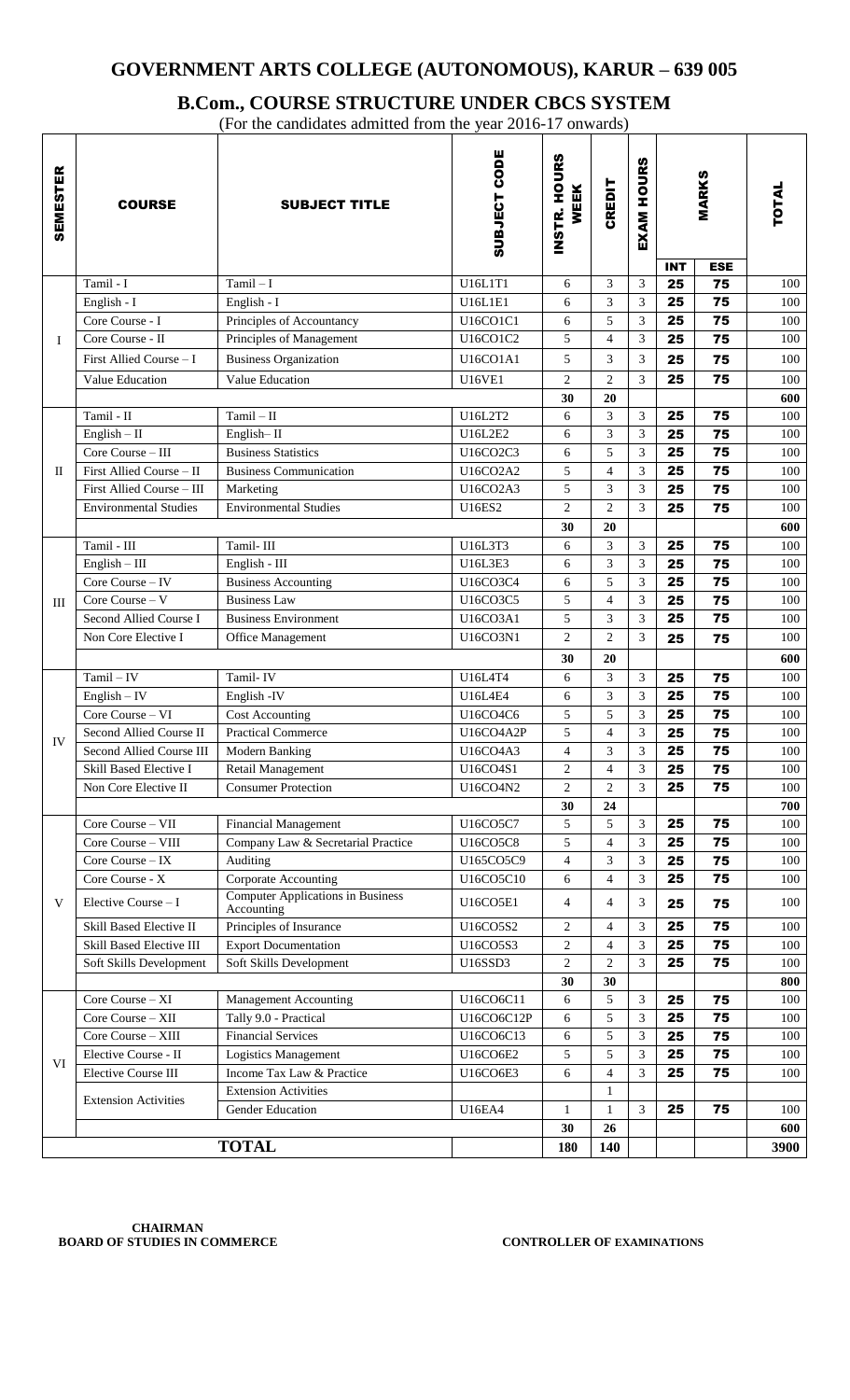**Sl.** No.: **Subject Code:** 

## **GOVERNMENT ARTS COLLEGE (AUTONOMOUS), KARUR-05 B.Com. - I SEMESTER – CORE COURSE - I**

(For the candidates admitted from the year 2016-17 onwards)

## **PRINCIPLES OF ACCOUNTANCY**

## **Course outcomes:**

On Successful completion of course, students will be able to

- Use debit and credit accounting to record and adjust basic business transactions.
- Prepare multi-step income statements, classified balance sheets, and statements of retained earnings.
- Use basic financial statement ratio analysis to evaluate financial performance.
- Rectify errors in accounts.
- Students are enabled with the knowledge of accounting process and preparation of final accounts of sole trader.
- Memories how to calculate applying various methods
- Determine the useful life and value of the depreciable assets.
- **UNIT – I** Double Entry System of Book Keeping Concepts and Conventions Journal – Ledger
- **UNIT – II** Subsidiary Books Trial Balance Rectification of Errors Bank Reconciliation Statement.
- **UNIT – III** Final accounts with adjustment Consignment.
- **UNIT – IV** Single Entry System of Book Keeping Statement of Affairsand Conversion Method – Average Due Date.
- **UNIT - V** Depreciation Straight Line Methods WDV Method Annuity Method and Sinking Fund Method –Accounts for Non-Trading Concerns. (Simple Problems only)

#### **Note: (Theory 40%, Problem 60%)**

#### **Text Book:**

**Title Author Publisher** Principles of Accountancy Jain and Narang Kalyani Publishers.

#### **Reference Books:**

Modern Accountancy Mukerjee and Haneef Tata McGraw Hill Advanced Accountancy Shukla and Grewal S. Chand & Sons Principles of Accountancy Dastan L. Cecil Learn Tech. Advanced Accountancy Arulnandam Himalaya Publications Financial Accounting T. S. Reddy & Y.

Hariprasad Reddy

**Title Author Publisher**  Margham Publications

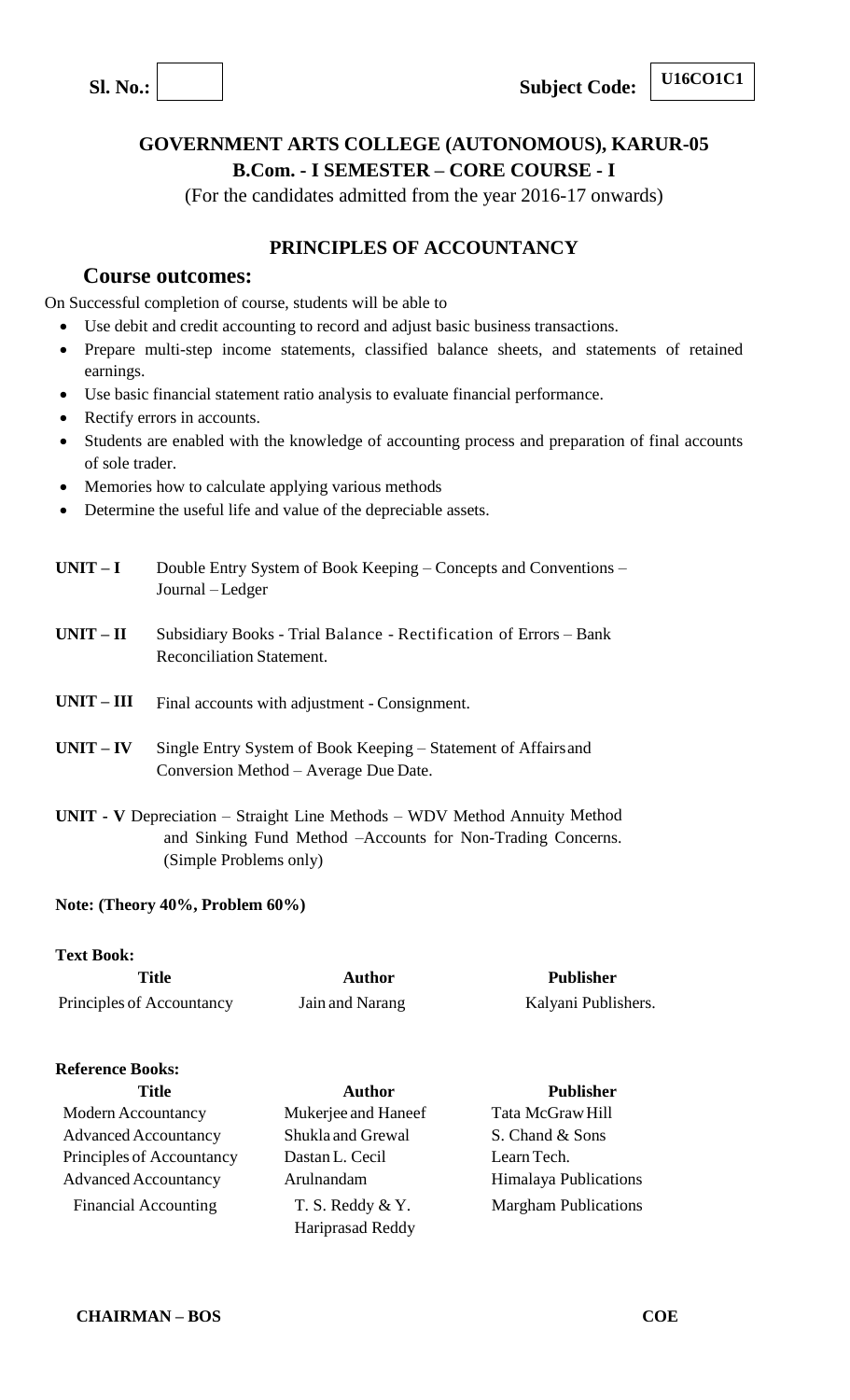

**B.Com. - I SEMESTER – CORE COURSE - II**

(For the candidates admitted from the year 2016-17 onwards)

## **PRINCIPLES OF MANAGEMENT**

## **Course outcomes:**

On Successful completion of course, students will be able to

- Understanding the concept related to Management.
- Evaluate the global context for taking managerial actions of planning, organizing Staffing, co-ordination and controlling.
- Evaluate leadership styles to anticipate the consequences of each leadership style.
- Understand the appropriate role of employee selection, recruitment and process of establishing employee training program.
- Determine the most effective action to take in specific situations.
- Identify and evaluate social responsibilities and ethical issues involved in business situation and logically attribute own position on such issues.
- **UNIT – I** Management Concept Nature Management as a Science, an Art and Profession – Process – Levels of management – F.W. Taylor's Scientific Management – Fayol's Theory of Management.
- **UNIT – II** Planning Concept Process Types of Plans Objectives, Policies, Procedures, Rules, Strategies, Programmes and Budgets.
- **UNIT – III** Organizing Concept Organization as a process Elements of Organization process – Types of organization – Delegation – Departmentation – Centralization – Decentralization.
- **UNIT – IV** Staffing Concept Functions Process Selection Recruitment Training – Direction – Concept – Elements of Directing – Principles of Direction – Process of Directing.
- **UNIT V** Co-ordination Controlling Concept Need and importance Process – Characteristics of an ideal control system.

| <b>Text Book:</b>          |                   |                  |
|----------------------------|-------------------|------------------|
| <b>Title</b>               | Author            | <b>Publisher</b> |
| <b>Management Concepts</b> | Sharma            | Kalyani          |
| <b>Reference Books:</b>    |                   |                  |
| <b>Title</b>               | Author            | <b>Publisher</b> |
| <b>Business Management</b> | Disckar Pagare    |                  |
| Principles of Management   | <b>CB</b> Memoria |                  |
| Principles of Management   | <b>LM</b> Prasad  |                  |
| <b>Business Management</b> | Gupta             |                  |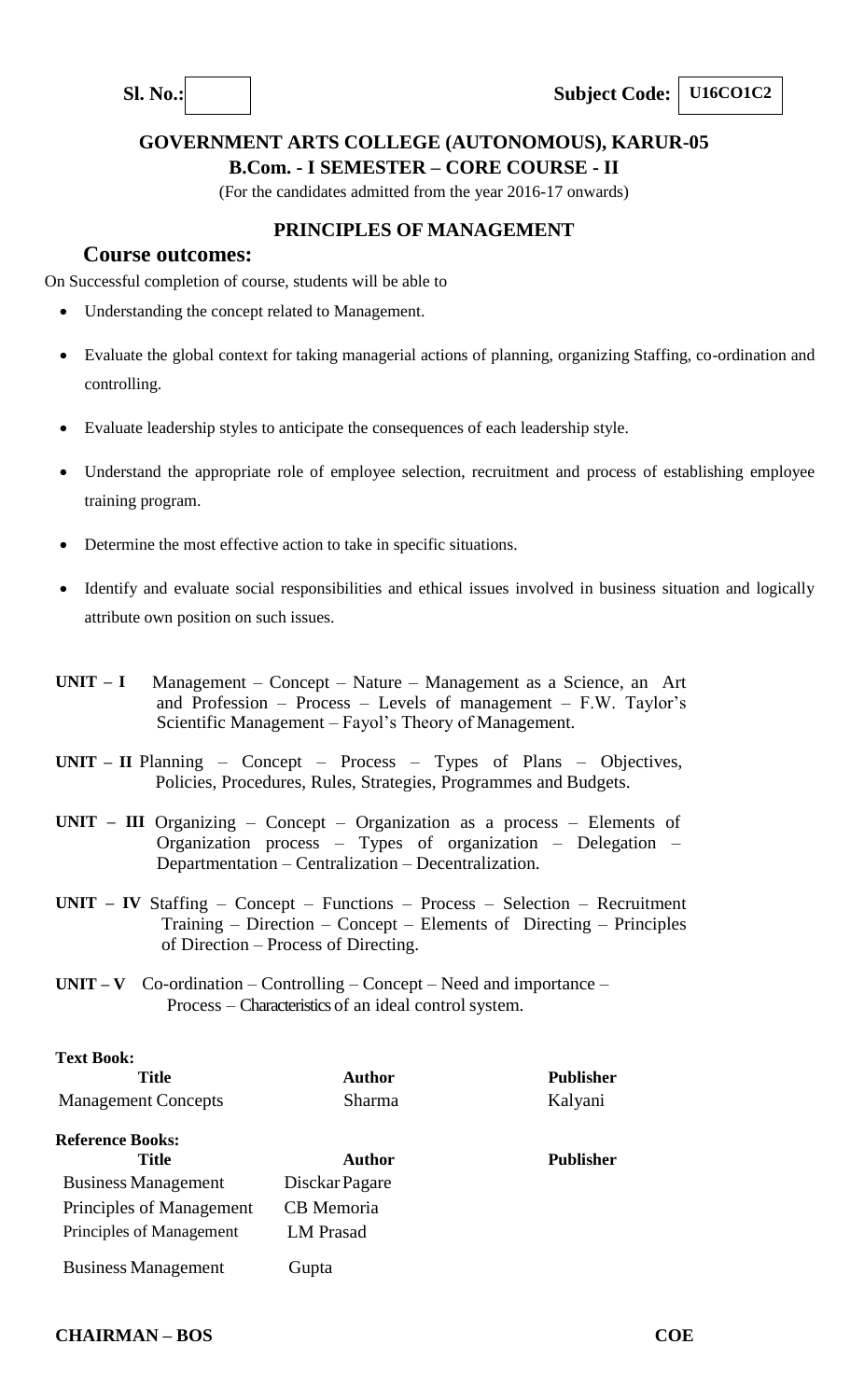



## **GOVERNMENT ARTS COLLEGE (AUTONOMOUS), KARUR-05 B.Com. – I SEMESTER – FIRST ALLIED COURSE - I**

(For the candidates admitted from the year 2016 - 2017 onwards)

## **BUSINESS ORGANISATION**

## **Course outcomes:**

On successful completion of course students will be able to

- Identify the primary functional areas of a sole trader and partnership and describe their contribution to the organization.
- Explain the concept of joint stock companies.
- Read, understand the critically evaluate the information contain in relevant area of stock exchange, OTCEI and NSEIL.
- Finally, understanding of the main working aspects of organizations, not only from an economic point of view but also considering organizations as party of society.
- **UNIT- I** Sole Trader ship Meaning and Definition Special Features of Sole Trader Merits and Demerits of Sole Trader – Partnership firm – Definition – Special Features of Partnership – Similarities between Sole Trader and Partnership – Types of Partnership – Kinds of Partners – Differences between Sole Trader and Partnership.
- **UNIT- II** Joint stock companies Meaning and Definition Special Features Merits and Demerits – Kinds of Companies – Difference between Private Company and Public Company – Memorandum of Association and its Contents – Articles of Association and its Contents.
- **UNIT-III** Public Enterprises- Concept-case for Public ownership- Case against Public ownership- Evaluatioon – Forms of Organisation –Problems of the Public Enterprise – Theories of Pricing.
- **UNIT-IV** Trade Associations- Need for Unity- Forms of combination Associations Special Featuresof Trade Association Objective of Trade Association Chamber of Commerce- Functions and Services of Chamber of Commerce. Comparision of National and Inter National level of Chamber of Commerce.
- **UNIT-V** Stock Exchange –History and Evolution of Stock Exchange, Characteristic of Stock Exchange, Functions of Stock Exchange. .Services of Stock Exchanges-Membership in Stock Exchange. Over the counter Exchange of Exchange of India (OTCEI)- National Stock Exchanges of India Limited. (NSEIL).

**Text Book: Title Author Publisher** Business Organization Y.K. Bhusan

**Reference Books: Title Author Publisher** Office Management V. Balachndran & V. Chamdra sekar Business Organization kathiresan & Dr. Radha.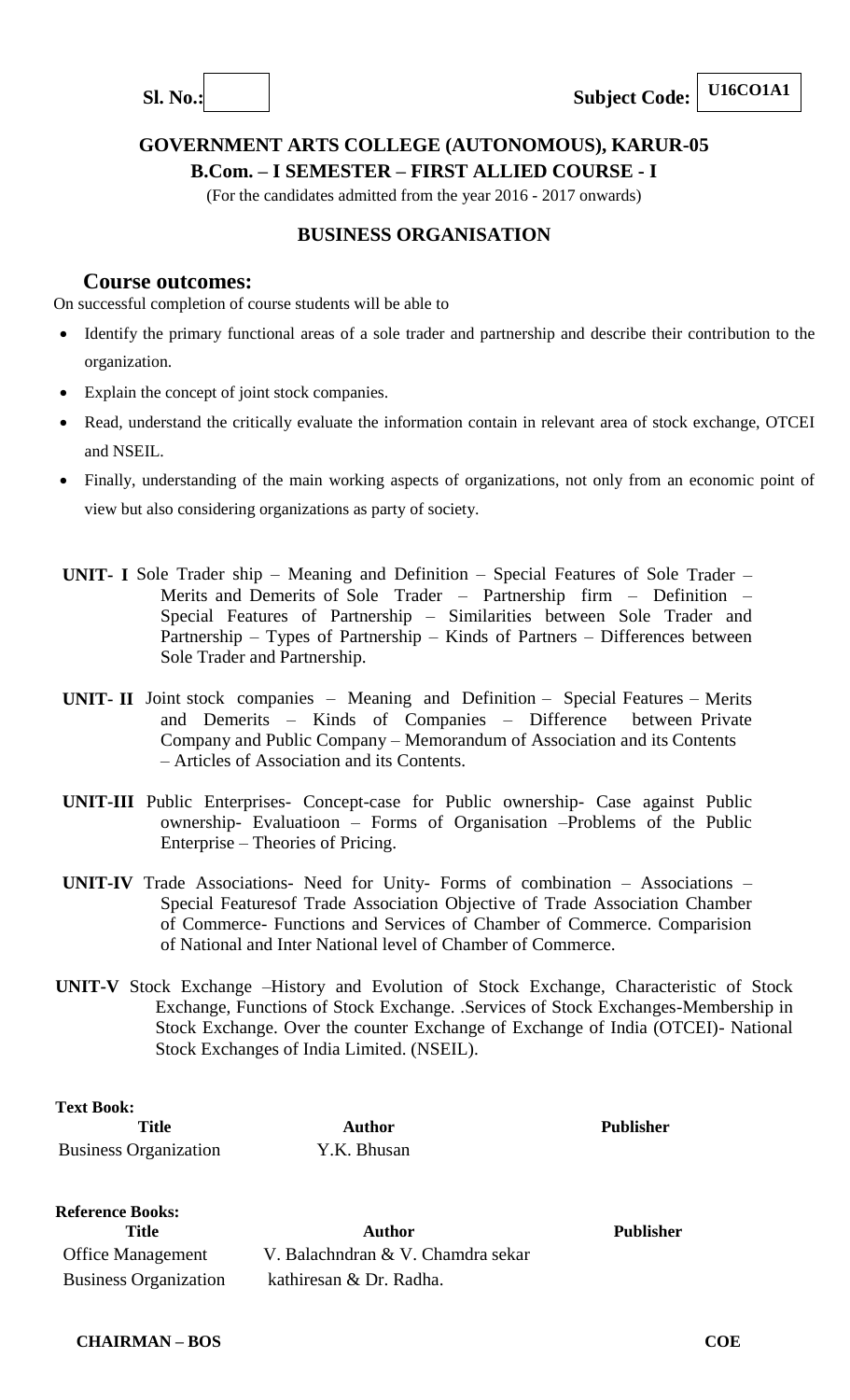#### **B.Com. – II- SEMESTER – CORE COURSE - III**

(For the candidates admitted from the year 2016-17 onwards) **BUSINESS STATISTICS**

#### **Course outcomes:**

On Successful completion of course, students will be able to

- Illustrate the tools and techniques used in business statistical study like collection of data, classification and tabulation , diagrammed representation, mean,meadian and mode.
- Provide exposure on calculation of methods of measuring dispersion, range, quartile deviation and mean deviation.
- Provide preface on calculation measures of skewness and correlations.
- Work out problems by using regression and trend analysis.
- Provide spotlight on use of index numbers and methods of constructing index number. **UNIT- I** Introduction – Collection of Data – Classification and Tabulation – Diagrammatic Representation – Measures of Central Tendency – Arithmetic Mean, Median, Quartiles, and Mode – Geometric Mean – Harmonic Mean.

**UNIT- II** Dispersion – Methods of Measuring Dispersion: Range, Quartile Deviation, Mean Deviation and Standard Deviation – Co-efficient of Variation.

**UNIT-III** Skewness – Measures of Skewness; Karl Pearson's Co-efficient of Skewness; Bowley's Co-efficient of Skewness – Simple Correlation – Types of Correlation – Methods of Studying Correlation – Karl Pearsons Co-efficient of Correlation – Rank Correlation

**UNIT-IV** Simple Regression – Meaning – Correlation Vs Regression – Methods of Studying Regression: Graphic Method and Algebraic Method – Regression Equation of X on Y and Regression Equation of Y on  $X -$  Time Series – Components – Straight –line Trend – Methods of Least Squares – Methods of Semi-Average and Methods of Moving Average.

**UNIT-V** Index Numbers – Use of Index Numbers – Methods of Constructing Index Numbers; Unweighted and Weighted Index Numbers – Quantity Index Numbers – Volume Index Number – Test for Perfection: Time and Factor Reversal Test, Consumer Price Index Numbers – Limitations of Index Numbers.

#### **Note: (Theory 40%, Problem 60%)**

**Text Book:**

| <b>Title</b>                                 | <b>Author</b>               | <b>Publisher</b>        |
|----------------------------------------------|-----------------------------|-------------------------|
| <b>Statistical Methods</b>                   | S.P. Gupta                  | Sultan Chand & Sons     |
| <b>Reference Books:</b>                      |                             |                         |
| <b>Title</b>                                 | <b>Author</b>               | <b>Publisher</b>        |
| Elements of Practical Statistics S.K. Kapoor |                             | S.K. Kapoor             |
| <b>Statistics</b>                            | R.S.N. Pillai and Bagavathy | S. Chand and Co.        |
| <b>Business Statistics</b>                   | Prof. Navaneetham           | <b>Anand Publishers</b> |
| <b>Business Statistics</b>                   | G.V. Shenoy, U.K.           | Wiley eastern           |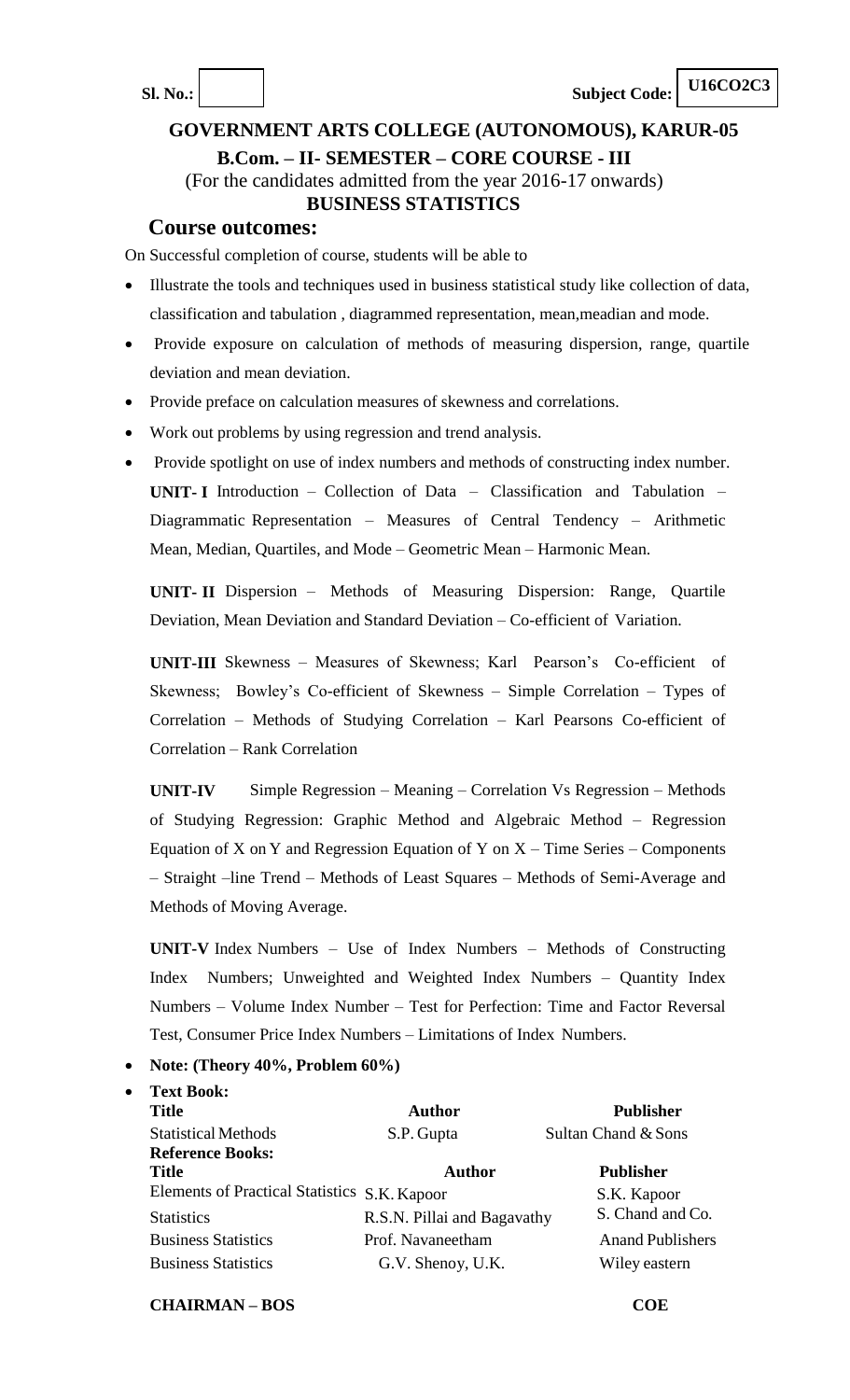**U16CO2A2**

#### **GOVERNMENT ARTS COLLEGE (AUTONOMOUS), KARUR-05**

#### **B.Com. - II SEMESTER – FIRST ALLIED COURSE II**

(For the candidates admitted from the year 2016-17onwards)

#### **BUSINESS COMMUNICATION**

## **Course outcomes:**

On Successful completion of course, students will be able to

- Make effective and impressive communication
- Make communication in ethical manner
- To make persuasive digital communication
- Produce Better presentations and communications and using proper body language
- Make the students our about the business communications
- Develop awareness regarding new trends in business communication, various media of communication and communication devices
- **UNIT – 1** Communication Meaning, process and significance. Objective of communication principles of communication. Types of Communication.
- **UNIT – II** Media of Communication Barriers of Communication Writing skill Business Correspondence – Effective Business Letter.
- **UNIT – III** Enquiries and Replies Letters Complaint letters Adjustment letters Circular letter Ecircular.
- **UNIT – IV** Order Execution and cancellation letters Collection Letters Bank correspondence Application Letters.
- **UNIT – V** Report Writing Electronic communication Internet Fax Video conference- Email and Creating web designing.

#### **Text Book:**

| <b>Title</b>  | Author                      | <b>Publisher</b>        |
|---------------|-----------------------------|-------------------------|
| Managerial    | Varinder kumar and bodh Raj | Kalyani Publishers 2010 |
| Communication |                             |                         |

#### **Reference:**

| S.No | Title                         | Author                      |
|------|-------------------------------|-----------------------------|
|      | <b>Business Communication</b> | Rajendrapl; Korahalli       |
|      | <b>Business Communication</b> | Varinder kumar and bodh Raj |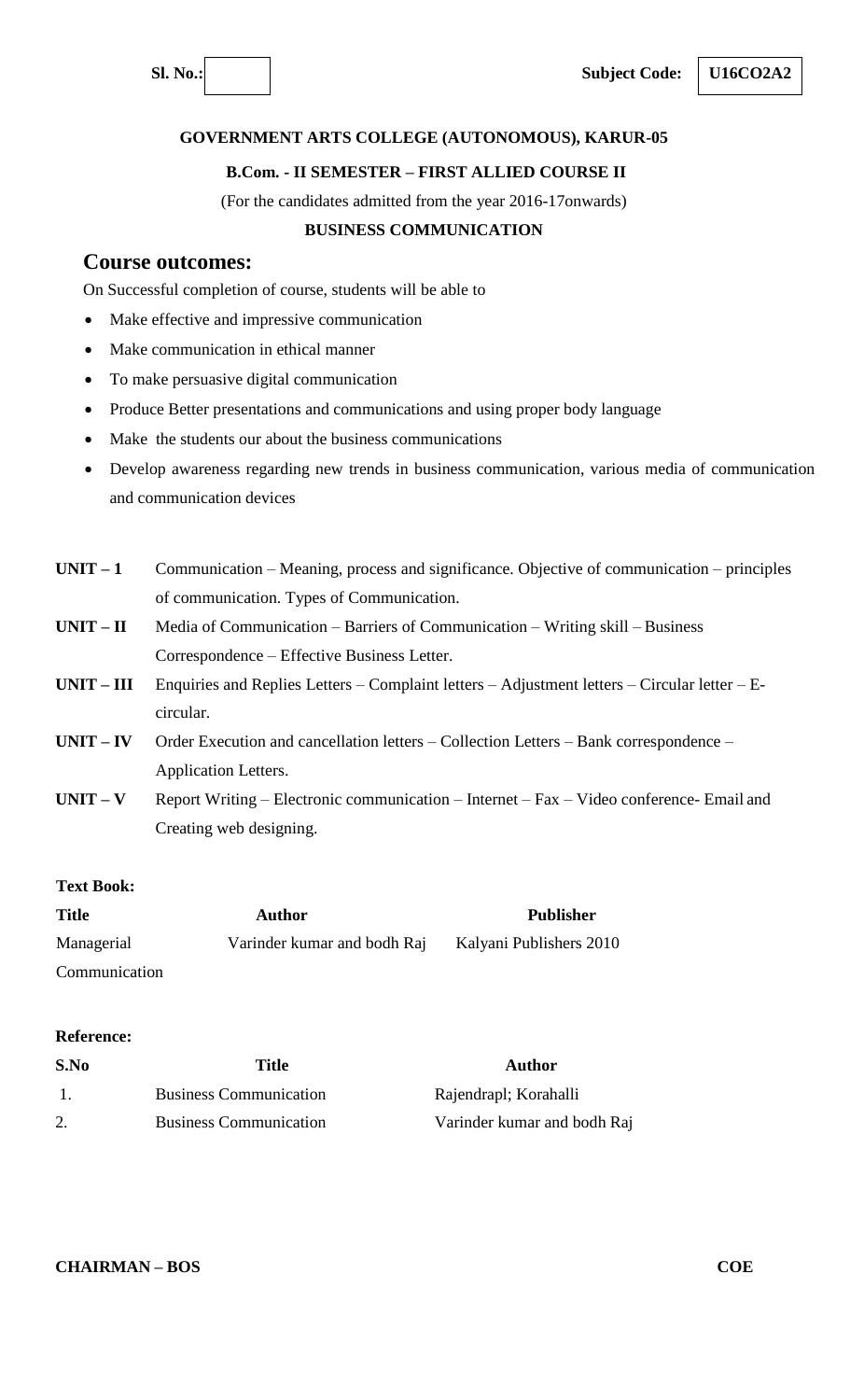#### **GOVERNMENT ARTS COLLEGE (AUTONOMOUS), KARUR-05 B.Com. – II SEMESTER – FIRST ALLIED COURSE - III** (For the candidates admitted from the year 2016-17 onwards)

## **Course outcomes:**

## **MARKETING**

On Successful completion of course, students will be able to

- Understand fundamental marketing concepts, theories and principles in areas marketing policy; of market and consumer behavior; of product, distribution, promotion and pricing decisions.
- Known about how organizations use the marketing mix (often called the four Ps) to market to their target customers.
- Understanding the process of selecting an appropriate segmentation approach and deciding which customer segments to target for marketing activities.
- Develop a strategically focused integrated marketing communications plan based on research and analysis of a brand, its competition, and consumer behavior, using appropriate communication strategies.
- Have high level knowledge of use brand positioning to align marketing activities and build successful brands.
- **UNIT-I** Introduction Meaning Definition of Marketing Modern concept of Marketing Marketing and selling: Importance and Scope of Marketing Functions of Marketing.
- **UNIT- II** Types of Market Market Segmentation General Approach to segmenting a market - Market segments Vs Product differentiation - Product Planning and development – Product mix – strategies – Product Life Cycle.
- **UNIT-III** Meaning and Definition of Distribution Channels Nature and Importance of Distribution Channels - Channel Management Decisions: Elements of the Channel team - Classification and DistributionChannels.
- **UNIT-IV** Meaning and Definition of Pricing Factors affecting Price Determinants- Internal and External factors –Procedure for price Determination - Pricing Policies and strategies - Discounts and rebates.
- **UNIT-V** Promotional Mix Personal and Non Personal Selling Strength and Limitations Personal Selling – Pre-Sale – Pre-Sale Preparation – Trial Close. AIDAS approach – Administrative sales Manager – Managing Sales Force – Recruitment and Selection of Sales Representation – Recruitment Sources.

#### **Text Book:**

| <b>Title</b>      |                         | <b>Author</b> | <b>Publisher</b>          |  |
|-------------------|-------------------------|---------------|---------------------------|--|
| Marketing         |                         | S. P. Bansal  | Kalyani Publishers - 2011 |  |
| <b>Reference:</b> |                         |               |                           |  |
| Sl.No.            | <b>Title</b>            | <b>Author</b> | <b>Publisher</b>          |  |
|                   | Principles of Marketing | Ramasamy &    |                           |  |
| 2.                | Principles of Marketing | C. B. Memoria |                           |  |
| 3.                | Principles of Marketing | Sontaki       |                           |  |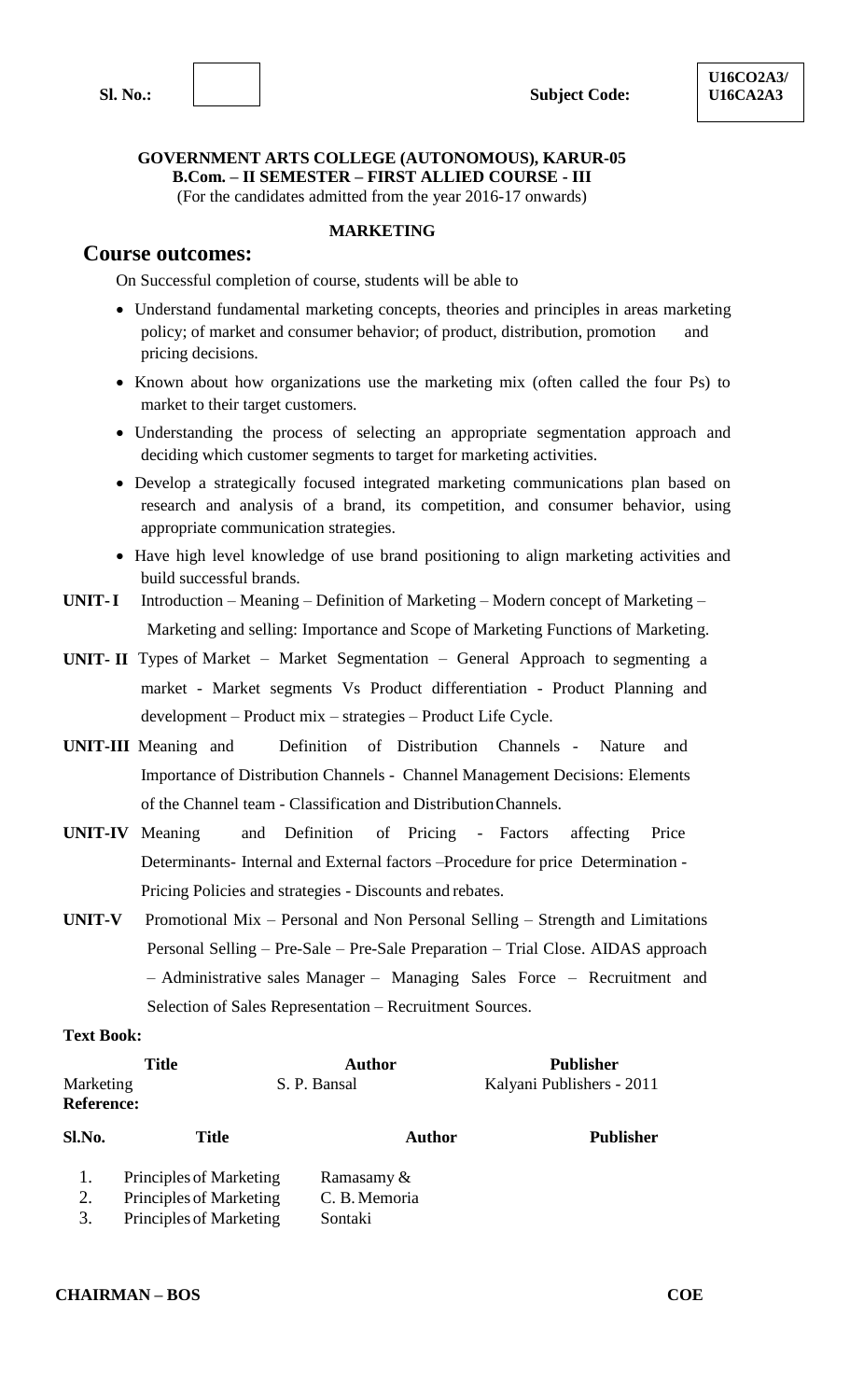

**U16CO3C4**

**GOVERNMENT ARTS COLLEGE (AUTONOMOUS), KARUR-05** 

**B.Com. – III SEMESTER – CORE COURSE -IV**

(For the candidates admitted from the year 2016-17 onwards)

## **BUSINESS ACCOUNTING**

## **Course outcomes:**

On Successful completion of course, students will be able to

- Understand the accurate record keeping for every business.
- Track the major business purchase decisions, business expenses and revenues.
- Acquire the accounting systems of a head office having branches at more places and necessity to maintain departmental accounting to business and to inculcate the procedures to be followed in Hire Purchase business and preparation of Royalty to a leasehold property.
- Understand the provisions of the Indian Partnership Act and procedures followed when a partner admission, retirement, death or insolvent and to know the accounting treatment on dissolution of a firm and piecemeal distribution of cash.
- Prepare a statement of affairs while an individual become an insolvent and procedure to claim compensation from insurance companies when fire occurs.
- **UNIT-I** Branch and Departmental Accounts.
- **UNIT-II** Hire Purchase Accounts (Except interest suspense method) RoyaltyAccounts.
- **UNIT-III** Admission and Retirement of a Partner, Death of a Partner.
- **UNIT-IV** Dissolution of Firm Piecemeal Distribution Insolvency of a Partner of Partners – Garner Vs Murray.
- **UNIT-V** Insurance Claims for Loss of Stock Insolvency Accounts – Statements of Affairs – Insolvency of Individual Only. (Simple ProblemsOnly)

## **(THEORY – 40%, PROBLEM – 60%) Text Book:**

| <b>Title</b>                | <b>Author</b>   | <b>Publishers</b>  |
|-----------------------------|-----------------|--------------------|
| <b>Advanced Accountancy</b> | Jain and Narang | Kalyani Publishers |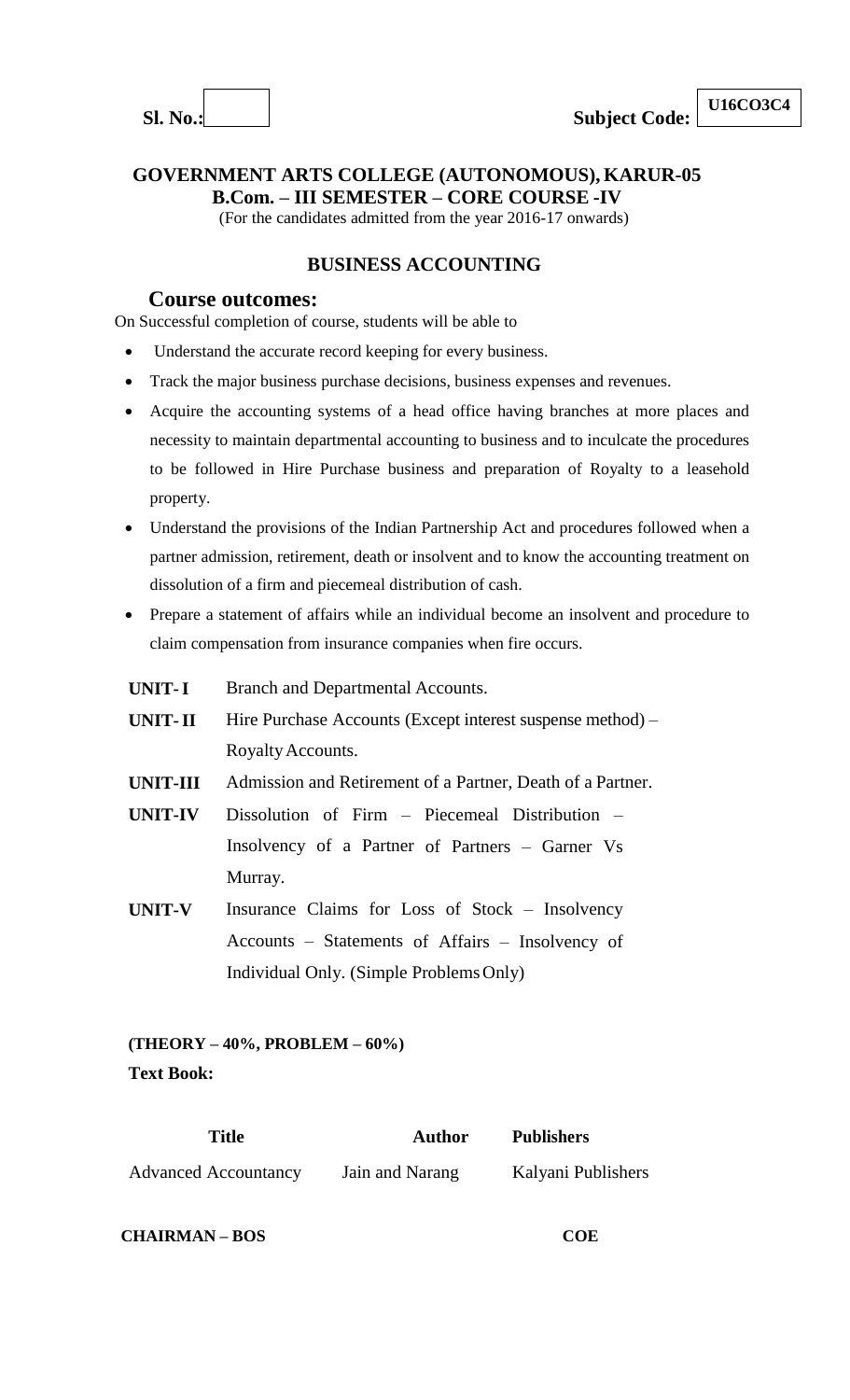## **GOVERNMENT ARTS COLLEGE (AUTONOMOUS), KARUR-05 B.Com. – III SEMESTER – CORE COURSE –V**

(For the candidates admitted from the year 2016-17 onwards)

## **BUSINESS LAW**

## **Course outcomes:**

On Successful completion of course, students will be able to

- Have a basic understanding of business law that helps them make better decisions.
- Become an expert in any area of business law,
- Business managers, owners, and executives more aware of the many legal issues that arise in the day-to-day operation of any business.
- This course to provide certainty and stability, to protect the public, and to provide a mechanism for businesses to resolve disputes.
- This course instinct to the students to know about the Indian partnership act.

| UNIT- I | Introduction – Definition – Scope and Growth of Merchantile law –          |
|---------|----------------------------------------------------------------------------|
|         | Sources of merchantile $Law - Nature$ and kinds of contracts $-$ Offer and |
|         | $acceptance - consideration - contractual capacity - consent - Void$       |
|         | $agreenents$ – contingent contracts.                                       |

- **UNIT-II** Performance of Contract Quasi contract Discharge of Contracts Remedies for Breach of contract.
- **UNIT-III** Contract of Indemnity and guarantee contract of Bailment and pledge.
- **UNIT-IV** Contract of Agency and the sale of goods act.
- **UNIT-V** The Indian partnership Act.

#### **Text Book:**

| <b>Title</b> | <b>Author</b>               | <b>Publisher</b>     |
|--------------|-----------------------------|----------------------|
| Business Law | R.S.N. Pillai and Bagawathi | S. Chand & Sons 2008 |

#### **Reference Book:**

| <b>Title</b>        | <b>Author</b>   | <b>Publisher</b>              |
|---------------------|-----------------|-------------------------------|
| <b>Business Law</b> | N.D. Kapoor     | S. Chand & Sons               |
| Commercial law      | Chawla and Garg | Kalyani Publishers            |
| Merchantile Law     | M.C. Slukla     | S. Chand & Sons               |
| Merchantile Law     | M.C. Kuchal     | <b>Vikas Publishing House</b> |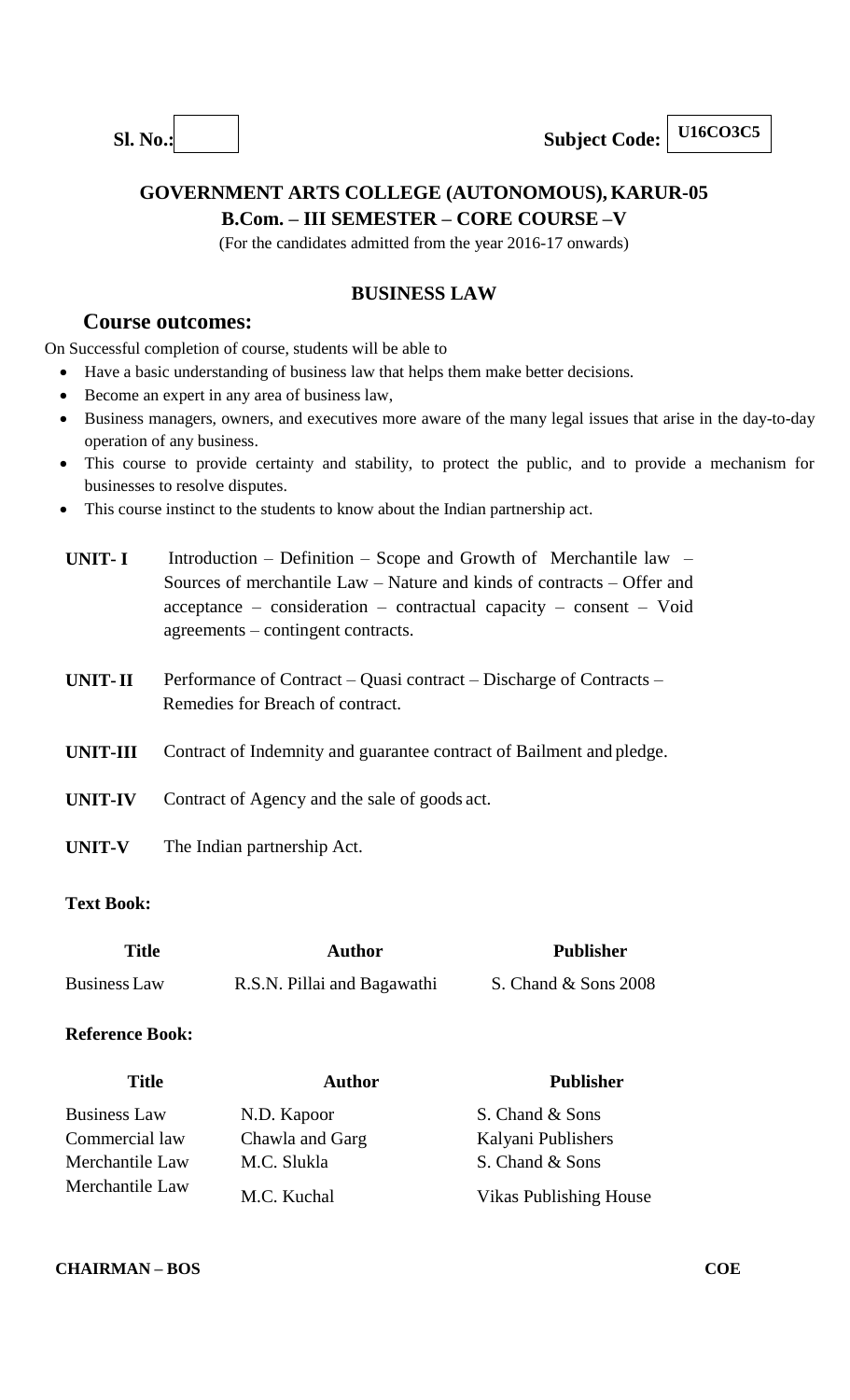**Sl.** No.: Subject Code:

**GOVERNMENT ARTS COLLEGE (AUTONOMOUS), KARUR-05** 

**B.Com. – III SEMESTER – SECOND ALLIED COURSE - I**

(For the candidates admitted from the year 2016-17 onwards)

## **BUSINESS ENVIRONMENT**

#### **Course outcomes:**

After conclusion of study the students will be able to:

- Know the various elements internal as well as external affecting business environment.
- Define the consequences with regard to political and social and cultural environment.
- Be familier the conceptual frame work of income, saving and investment trends to the economy.
- Identify the terms of technological and demographic environment.
- Define the concept of international trade and social responsibility of business.

 This paper helps the students to understand the environment of enterprises, factors affecting business and fund raising in the business.

- **UNIT-I** Introduction to Business Environment Components of Business Environment– Types of Business Environment Organisation relationship – Pollution and its types.
- **UNIT- I** Political Environment Meaning Damages of frequently changing political leadership – Social and cultural environment – Impacts of Foreign culture.
- **UNIT-III** Economic and Financial Environment Types of Economic system – Economic indicators – Financial Environment – Meaning, Concept – Banks, Non-Banking financial companies and Unorganized Sectors.
- **UNIT-IV** Technological Environment Demographic Environment Public distribution system – Effects of population growth on economic development – MNC's.
- **UNIT-V** International Environment Meaning, Globalization, IMF, GATT, WTO. Legal Environment – Meaning and Concept, Social Responsibilities of business.

| <b>Text Book:</b><br><b>Title</b><br><b>Business</b> | <b>Author</b> | <b>Publisher</b>                                     |
|------------------------------------------------------|---------------|------------------------------------------------------|
| Environment                                          | Dr.Gopal      | Tata McGraw Hill<br>Education Private Ltd, New Delhi |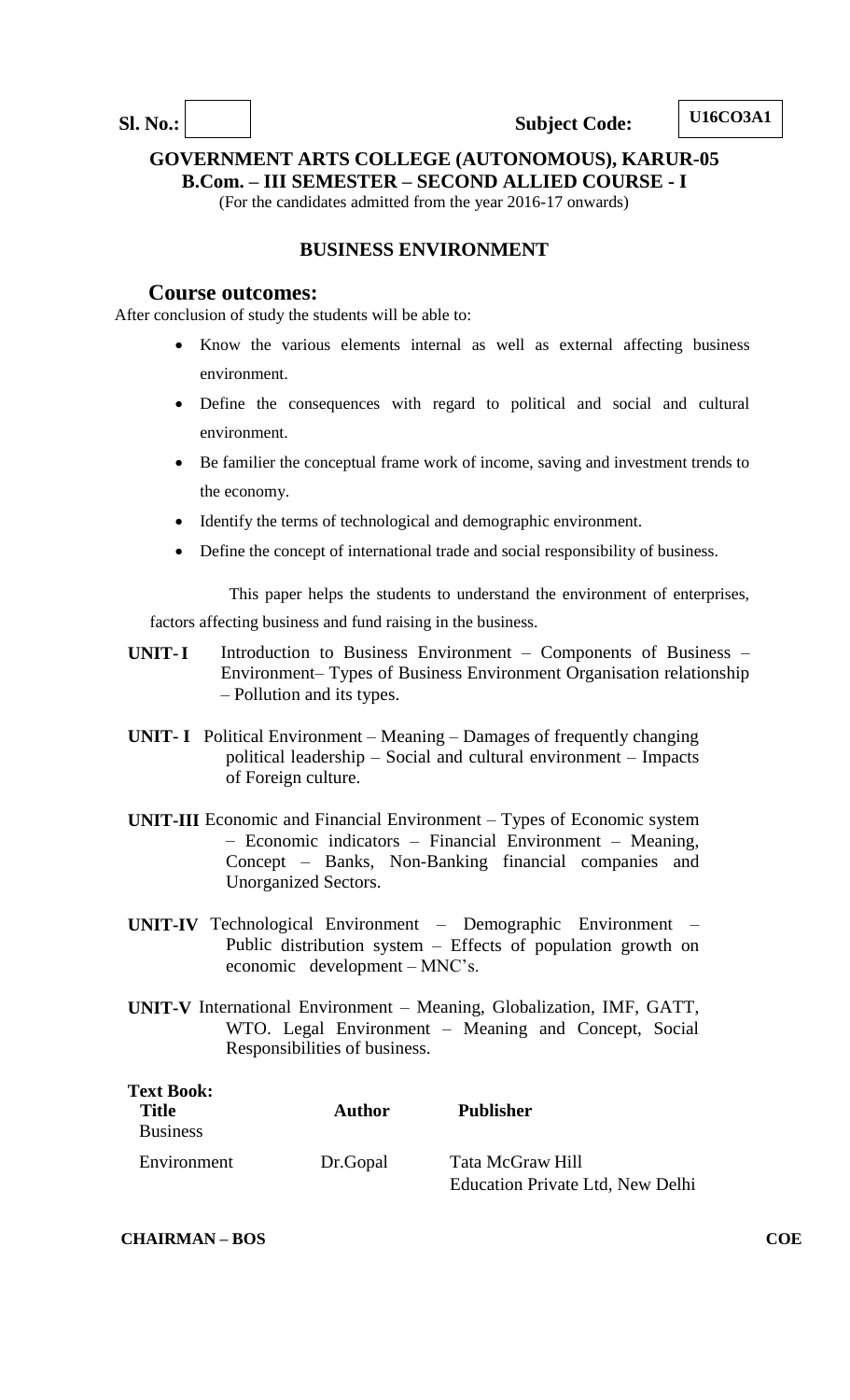**U16CA3N1**

# **GOVERNMENT ARTS COLLEGE (AUTONOMOUS), KARUR-05**

**B.Com.,(CA) – III SEMESTER – NON CORE ELECTIVE - I**

(For the candidates admitted from the year 2016-17 onwards)

## **OFFICE MANAGEMENT**

**Sl. No.: Subject Code:**

## **Course outcomes:**

On Successful completion of course, students will be able to

- Manage the scheduling, coordination and organization of administrative tasks and workflow within specific deadlines and according to set priorities.
- Prepare and produce a variety of business documents using available technologies and applying industry standards.
- Coordinate the collection, analysis, distribution and response to communications in the workplace to facilitate the flow of information.
- Organize and coordinate meetings, conferences, special events and make travel arrangements, including the preparation of related documentation. Support the implementation of projects by applying basic principles of project management.
- Evaluate, establish and administer a variety of records management systems to ensure confidential, secure, accessible and organized electronic and paper records. Produce financial documents and reports by identifying and compiling relevant information and using accounting software.
- **UNIT- I** Introduction to Office Management Office Office Definitions Office Manager-Office Management–Effective Management Techniques– OfficeOrganization– Types of Organization– Departmentation – Delegation – Centralization – and Decentralization – Techniques of Organization.
- **UNIT-II** Office Accommodation Lay out and Environment Introduction Location of an Office – Office Environment – Office Furniture – Concepts of 5s and Office Management – Office Stationary – Need to Control Office Stationery – Types of Stationery – Methods of reduce Stationery Cost.
- **UNIT-III** Records Management Introduction Objectives Features– Principles– Essentials–Benefits –Filing – Centralizedand Decentralized filing System – Methods of filing – Classification of Files
- **UNIT–IV** Electronic Records Indexing Office Mail Services Centralized Correspondence – Decentralized Correspondence – Advantages and Disadvantages of Centralized and Decentralized Mail Service – Handling of Inward mails and Outwardmails.
- **UNIT-V** Office Furniture- Introduction- Basic Considerations before Selecting the Office furniture- Types of Furniture – Conclusion.

#### **Text Book:**

| <b>Title</b>                         | <b>Author</b>   | <b>Publisher</b> |
|--------------------------------------|-----------------|------------------|
| 1. Business Organization Y.K. Bhusan |                 |                  |
| 2. Office Management V. Balachndran  |                 |                  |
|                                      | V. Chandrasekar |                  |
| <b>CHAIRMAN-BOS</b>                  |                 | COE              |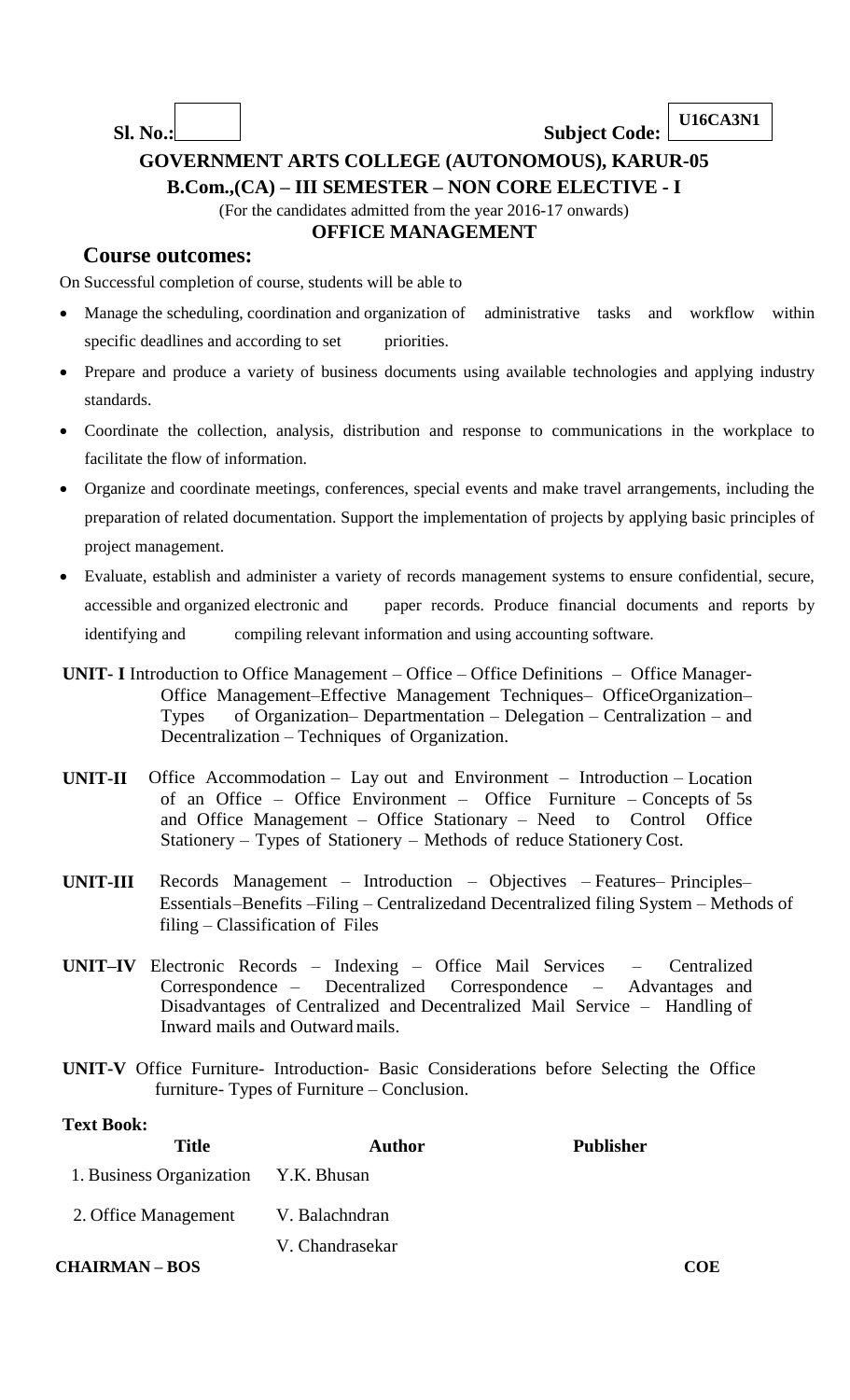

**SI.** No.:  $\vert$  **Subject Code:** 

#### **U16CO4C6**

## **GOVERNMENT ARTS COLLEGE (AUTONOMOUS), KARUR-05**

#### **B.Com. – IV SEMESTER – CORE COURSE -VI**

(For the candidates admitted from the year 2016-17 onwards)

#### **COST ACCOUNTING**

## **Course outcomes:**

On Successful completion of course, students will be able to

- Enrich the students to become the successful Cost Account Manager at any corporate.
- Express the role and place of cost accounting in the modern economic environment.
- Select the costs according to their impact on business
- Applying the preparation of cost sheet and techniques used in business.
- Think rationally on materials classification, methods of inventory control and labour wages system etc.,
- **UNIT- I** Meaning of Cost Accounting Nature and Purpose Advantages and Limitations of Cost Accounting – Installation of Costing System – Methods of Costing – Elements of Costing – Preparation of Cost Sheet. Difference between costing and cost accounting and cost accountancy.
- **UNIT-II** Materials Functions of Store Keeper Classification and Codification of Material- Methods of Inventory Control – EOQ – Stock Levels, ABC Analysis – Perpetual Inventory System – Issue Procedure – Pricing of Issues – LIFO, FIFO, Simple Average, Weighted Average and Standard Price - Calculation of Purchase Price.
- **UNIT-III** Labour Factors in Wage Determination Systems of Wage Payment Time Rate – Piece Rate - Incentive Plans – Labour Turnover. Overheads – Allocation and Apportionment – Reapportionment – Absorption - Machine Hour Rate – Overhead Absorption Rate
- **UNIT-IV** Job Costing Job Costing Procedure Contract Accounts Profit on Incomplete Contracts – Reconciliation of Cost and Financial Records.
- **UNIT-V** Process Costing Features Normal and Abnormal Losses and Gains Preparation of Process Accounts (Excepting Joint Products and by Products and Equivalent Production) – Operating Costing for Transport Organizations.

#### **Note: Theory 40%, Problem 60%**

#### **Text Book:**

| <b>Title</b>           | Author        | Publisher          |
|------------------------|---------------|--------------------|
| <b>Cost Accounting</b> | Jain & Narang | Kalyani Publishers |

#### **Reference Book:**

| - SI. | <b>Title</b>       | Author           | <b>Publisher</b>     |
|-------|--------------------|------------------|----------------------|
|       | 1. Cost Accounting | S.P. Iyengar     | Sultan Chand & Sons. |
|       | 2. Cost Accounting | S.N. Maheswaring | Sultan Chand & Sons. |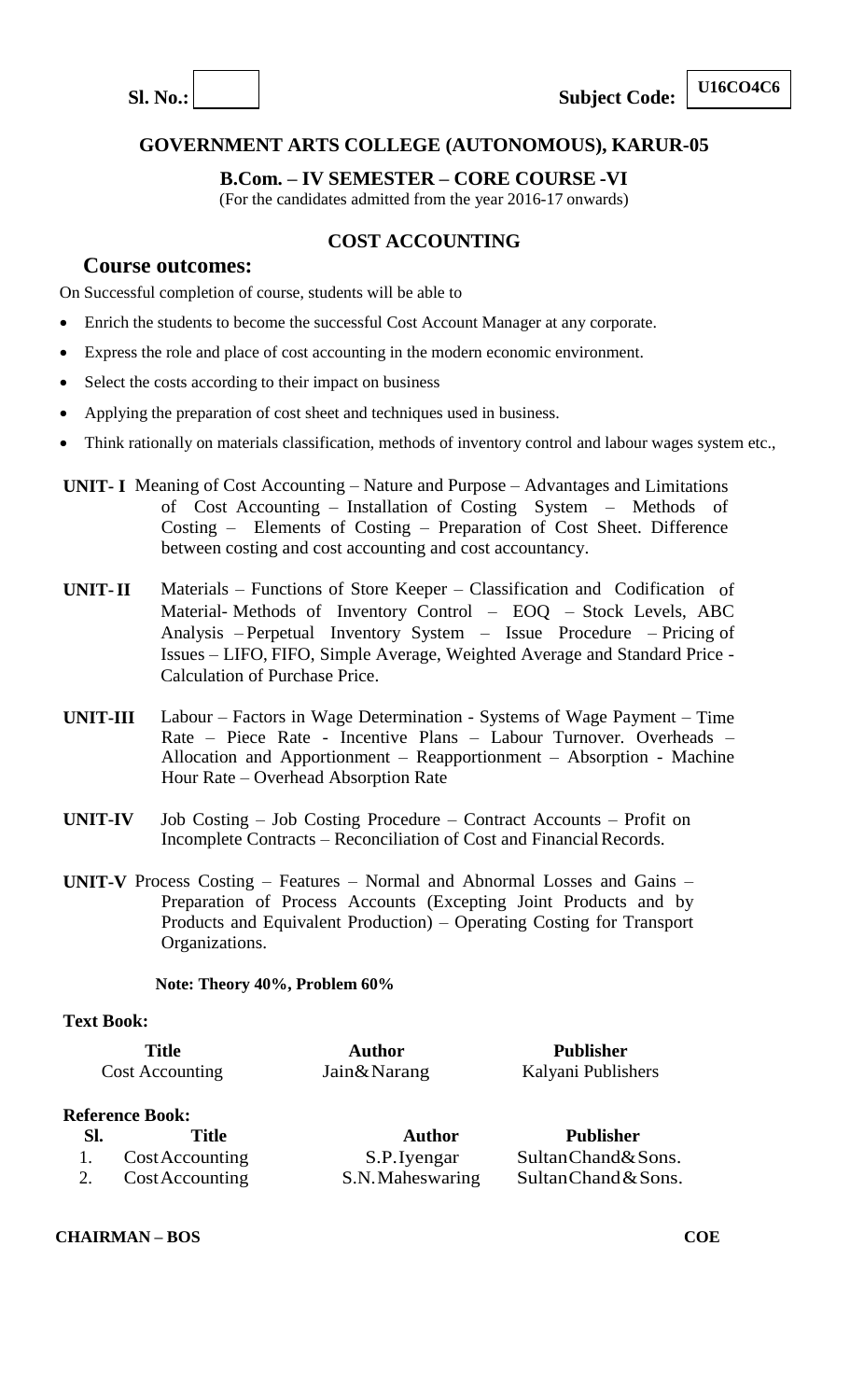**B.Com. – IV SEMESTER – SECOND ALLIED COURSE - II**

(For the candidates admitted from the year 2016-17 onwards)

## **PRACTICAL COMMERCE**

### **Course outcomes:**

On Successful completion of course, students will be able to

- Learn how to complete used in the bank and what is asked for in it.
- Fill the stock trading forms, such as share application, allotment and transfer.
- Understanding how to prepare a company's agenda & minutes both general body and board of directors.
- The forms in such a way in practical Commerce in all of the insurance activities.
- Fill the applications form of PAN Card and file Income Tax.
- **UNIT-I** 1. Preparation of invoice, voucher, delivery, challan, entry pass and Gate pass debit and credit notes. 2. Preparation of transaction from the receipts, vouchers credit notes and debit notes. 3. Preparation of application for shares and allotment letter for share transfer forms from the secretary. **UNIT-II** 1. Drawing, endorsing and crossing of cheques filling up of pay in slips demand draft application and preparation of demand drafts. 2. Making entries in the passbook and filling up of account opening forms for SB account, Current account and FDR's preparation of FDR's. 3. Drawing and endorsing of bills of exchange and promissory notes. **UNIT- III** 1. Filling up of application forms for admission to co-operative societies. Filling up loan application forms and deposit challan.
	- 2. Filling up Jewel loan application form, procedure for releasing of jewelers in jewel loan and repayment.
	- 3. On-line Trading, E-Booking, E-Payment, Mobile shopping.
- **UNIT- IV** 1. Preparation of agenda and minutes of meetings-both general body and board of directors.
	- 2. Using bin card and inventories.
	- 3. Using cost sheets.
- **UNIT- V** 1. Filling up of an application form for a LIC policy, filling up of the premium form sending premium notice and filling up the challan for remittance receipt for the premium. The procedure for settling account while the insured is alive or dead.
	- 2. Preparation of audit programmes.
	- 3. Preparation of audit report and the replies to auditobjections.
	- 4. Preparation of an advertisement copy, collection of advertisement in dailies and journal, critically evaluating the advertisementcopy.
	- 5. Filling up income-tax returns and application for permanent account number.

**Note:** Students may be requested to collect original or Xerox copies of the document and affix then on the records note books after having filling up. Drawing of the document should no be insisted. Distribution of marks: Practical 75% and Record note book 25%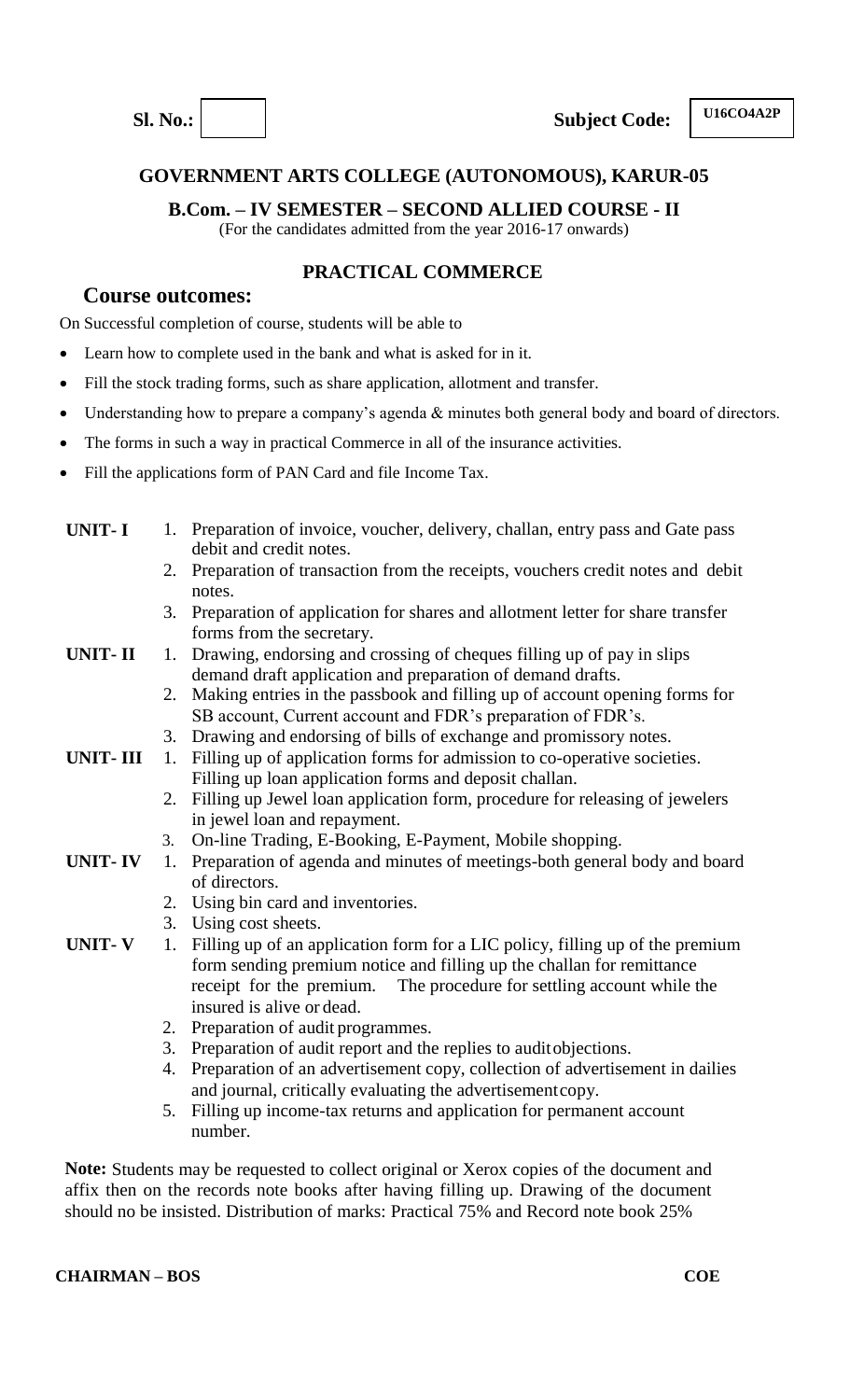

**B.Com. – IV SEMESTER – SECOND ALLIED COURSE - III**

(For the candidates admitted from the year 2016-17 onwards)

## **MODERN BANKING**

## **Course outcomes:**

On Successful completion of course, students will be able to

- Disseminate knowledge on theoretical structures about banking
- Get trained and equipped with the skills of modern banking
- To develop the traits of professionalism.
- Understand how the bankers build customer relationship in modern banking sector.
- Understand the modern banking services like e-banking, mobile banking and internet banking etc.,

**UNIT- I** Commercial Banking: Definition – Classification of Banks – System – Functions – Role of Banks in Economic Development – Banking Regulation Act 1949.

- **UNIT- II** Opening Bank Account Definition of Banker and Customer Special Types of Customers – Types of Deposits – Bank Pass Book – Collecting Banker - Paying Banker – Banker Lien.
- **UNIT-III** Cheque Essentials Features of a valid cheque Crossing making and endorsement – Payment of cheques – saturating protection – Duties of paying banker and collecting banker - Refusal of payment of cheques – Duties of Holder and Holder in due course.
- **UNIT-IV** Loans and advances by commercial Banks Lending policies of commercial Bank – Forms & Securities – Lien – Pledge -Hypothecation and advance against the departments of title to goods – Mortgage.
- **UNIT-V** E-Banking: Definition Traditional Banking E-Banking Electronic Delivery channels – Automated teller machine – cards – mobile banking – Tele Banking – Internet Banking – Impact of Information Technology on Banking.

#### **Text Book:**

| Title                          | Author                        | <b>Publisher</b> |
|--------------------------------|-------------------------------|------------------|
| Banking Theory, Law & Practice | R. Rajesh,<br>T. Sivagnasithi | Tata Megraw Hill |
| $\mathbf{r}$                   |                               |                  |

#### **Reference Book:**

**Title Author Publisher** Banking Theory, Law & Practice Dr. S. Gurusamy Tata Mcgraw Hill Education Pvt. Ltd ModernBanking Tandon Learntech Press Banking Theory Law & Practice C. Jeevanandham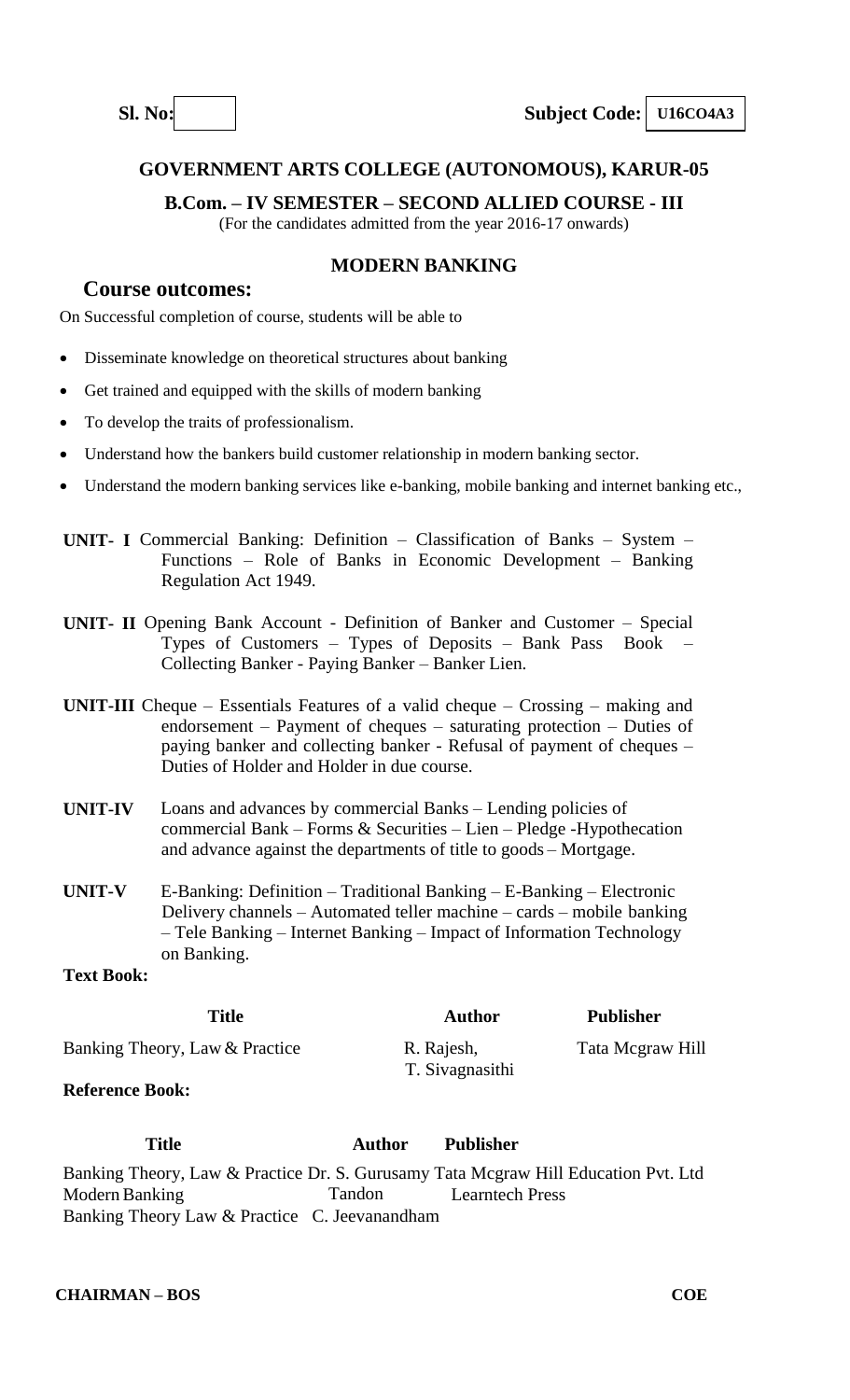## **B.Com. – IV SEMESTER – SKILL BASED ELECTIVE - I**

(For the candidates admitted from the year 2016-17 onwards)

## **RETAIL MANAGEMENT**

### **Course outcomes:**

On Successful completion of course, students will be able to

- Endow with retail market strategy and consumerism.
- Describe regarding planning and merchandise management with strategic decisions involving finance and locations.
- Reveal about supply chain management and customer retention management.
- Expose on franchising, brand and mail management.
- Depict regarding stores loyalty, visual merchandising and retail information system
- **UNIT I** Introduction to Retail Management Retail market Strategy and Consumerism – Research for retailing **UNIT – II** Planning and Merchandise management for Retail Outlets – Finance and Location Strategies for Retailing. **UNIT – III** Supply chain Management – Importance of Customer Service and Quality Management – CRM **UNIT- IV** Common woes in Retailing - Franchising, Brand and Mail Management **UNIT – V** Stores Loyalty Management and Visual Merchandising - Retailing and Information Support System.

#### **Text book Recommended:**

Retail Management by Suja Nair , Himalaya Publishing House .

#### **Reference Books:**

| 1. Retailing Management  | - Suja Nair         | $-HPH$      |
|--------------------------|---------------------|-------------|
| 2. Retailing Management  | $-Dr$ . hajit singh | $-$ s.chand |
| 3. Retailing Management  | – A. Mustafa        | $-$ HPH     |
| 4. Retail Management     | $-$ Sheik & Fatima  | $-$ HPH     |
| 5. Retail Marketing      | - Dr. L. Natarajan  | $-$ Margham |
| 6. Retail Selling Skills | – Kati, Sumit       | $-$ HPH     |
|                          |                     |             |

| <b>Retail Marketing</b> | - Banumathi, Jayalakshmi - HPH |  |
|-------------------------|--------------------------------|--|
|                         |                                |  |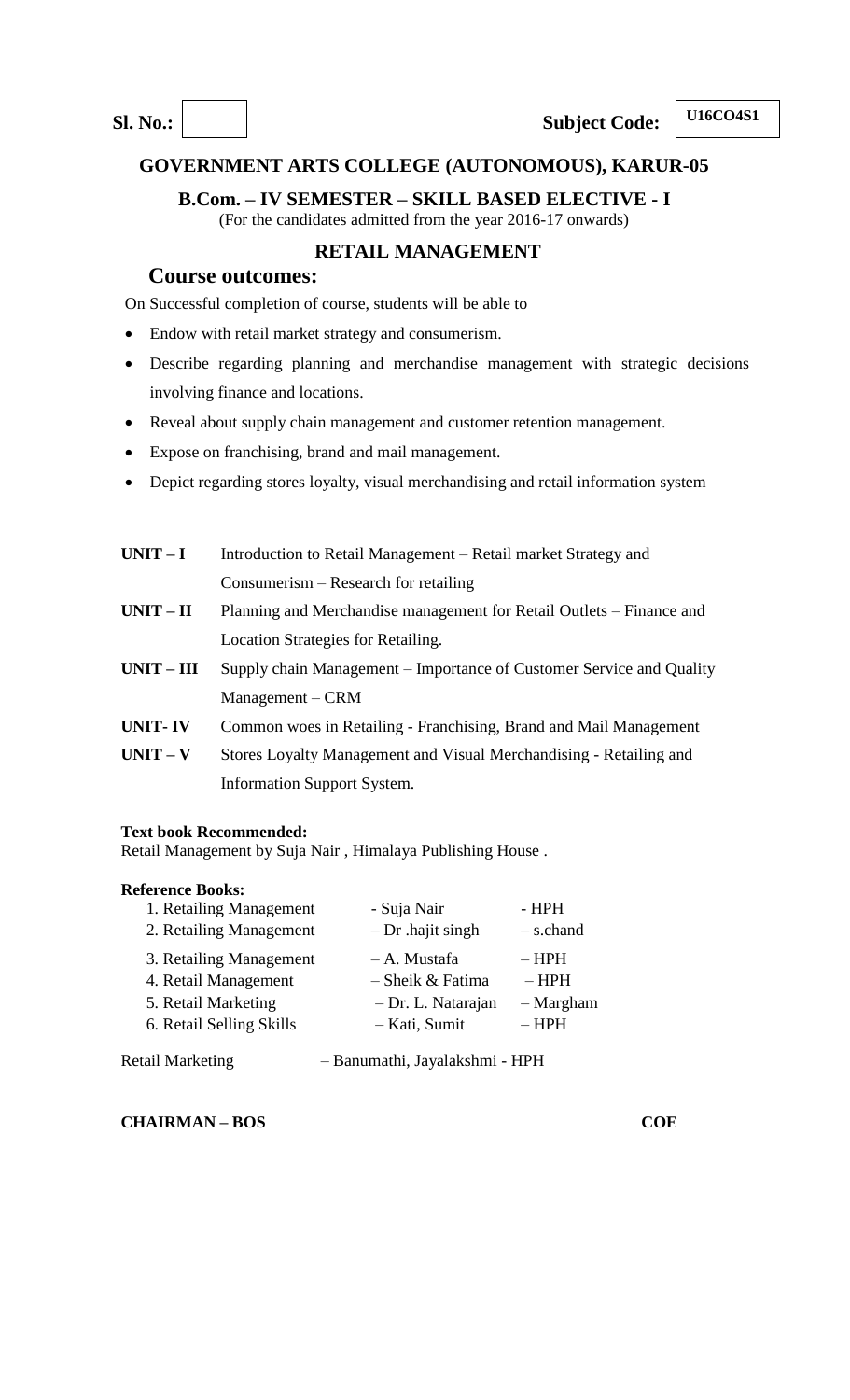## **B.Com.,(CA) – IV SEMESTER – NON CORE ELECTIVE - II**

(For the candidates admitted from the year 2016-17 onwards)

#### **CONSUMER PROTECTION**

## **Course outcomes:**

On Successful completion of course, students will be able to

- Have a comprehensive understanding about the existing law on consumer protection in India.
- Students will be conversant with major international instruments on consumer protection
- Students will be aware of the basic procedures for handling consumer dispute
- Students will be able to appreciate the emerging questions and policy issues in consumer law for future research.
- The students will receive tremendous importance among the contemporary legal fraternity in India.
- **UNIT-I** Consumer Production Act 1986 Objects of Act Definitions Important Terms- Consumer Rights in India.
- **UNIT-II** The Central Consumer Protection Council Meetings of the Central Council Objects of Central Council – The State Consumer Protection councils.
- **UNIT-III** Consumer Disputes Redressal Agencies The District Forum Jurisdiction Manner in which complaint shall be made – Procedure on Admission of complaint – Complaint regarding services – Power of the district Forum under section 14 – Appeal.
- **UNIT-IV** The State Commission Composition Disqualification for appointment as a member Jurisdiction - Procedure for finding compliant - Appeal.
- **UNIT-V** The National Commission Composition Disqualification Jurisdiction Appeal Finality of Orders.

#### **Text Book:**

| Title          | <b>Author</b> | <b>Publisher</b>            |
|----------------|---------------|-----------------------------|
| Corporate Laws | J. Jayasankar | <b>Margham Publications</b> |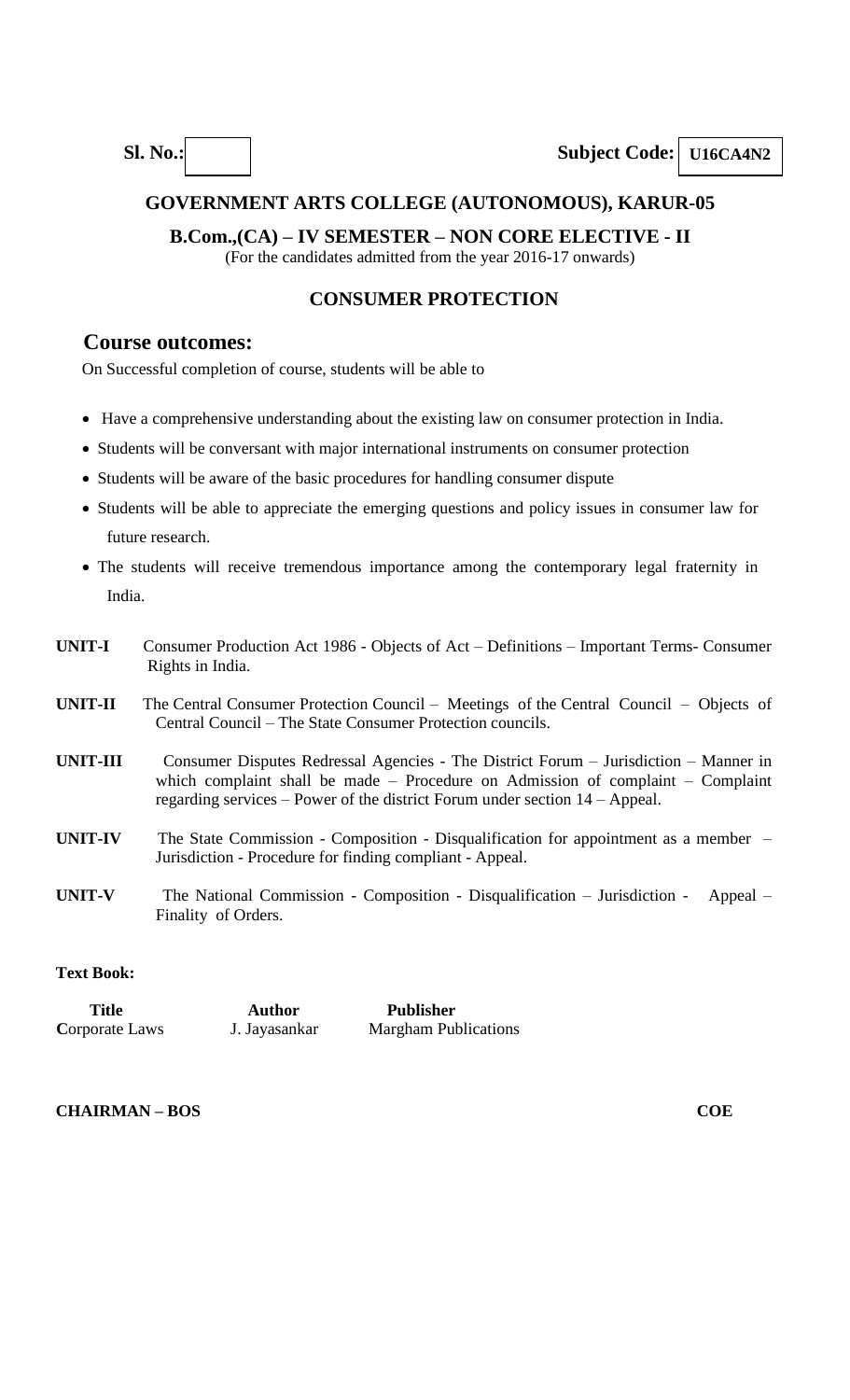

## **B.Com. – V SEMESTER – CORE COURSE – VII**

(For the candidates admitted from the year 2016-17 onwards)

## **FINANCIAL MANAGEMENT**

## **Course outcomes:**

On Successful completion of course, students will be able to

- Understand the overall role and importance of the finance function.
- Demonstrate basic finance management knowledge.
- Communicate effectively using standard business terminology.
- Perform analytical reviews of financial results, proposals, and plans.
- Identify funding sources, instruments, and markets
- **UNIT-** I Financial Management: Meaning and scope concepts in valuation Time value of money Risk and Return – cost of capital – cost of debt – cost of equity – cost of Retained Earnings – Weighted Average cost of capital.
- **UNIT- II** Financial Planning Meaning and scope capital structure Net income approach – Net operating income Approach – MM Approach Arbitrage process – Traditional approach – capital structure planning.
- **UNIT- III** Leverage Meaning and types significance Operating leverage, financial leverage – combined leverage.
- **UNIT- IV** Dividend policy Theories Relationship with value of firms stock Dividend – stock splits.
- **UNIT- V** Working capital Management Risk, Liquidity of profitability trade off Determination of working capital – cash management – cash budget – concentration Banking and lock Box system – Receivable management – credit standards – credit policies – Inventory Management – Order quantity – Order point – safety stock.

#### **(Theory 40%, Problems 60%)**

#### **Text book recommended:**

| <b>Title</b><br>Theory and Problems of<br><b>Financial Management</b> | <b>Author</b><br>Khan & Jain | <b>Publisher</b> |  |
|-----------------------------------------------------------------------|------------------------------|------------------|--|
| <b>Reference:</b>                                                     |                              |                  |  |

Fundamentals of Financial Management Elements of Financial Management

Sons. Sultan Chand  $\mathcal{L}$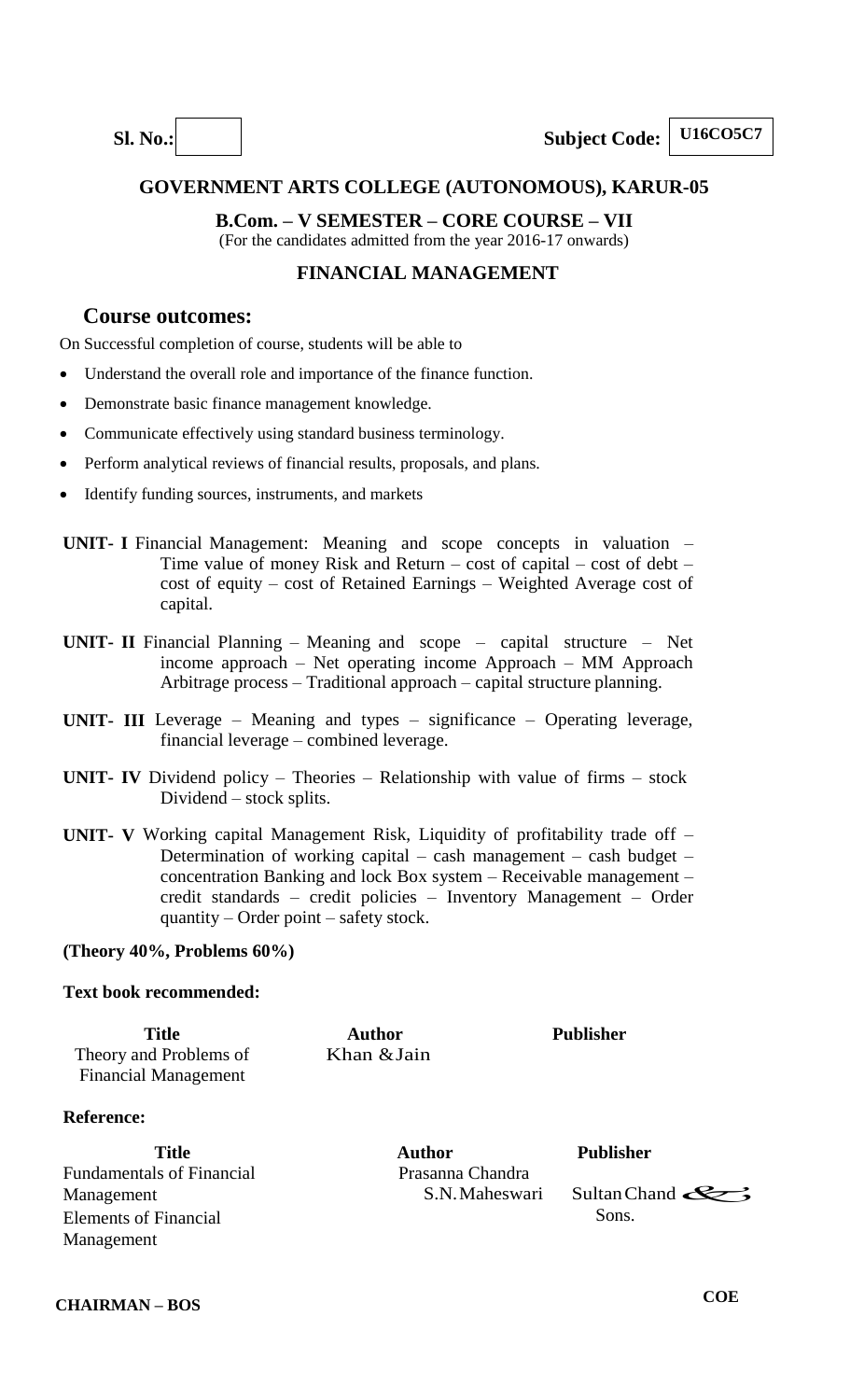**B.Com. – V SEMESTER – CORE COURSE – VIII**

(For the candidates admitted from the year 2016-17 onwards)

## **COMPANY LAW & SECRETARIAL PRACTICE**

## **Course outcomes:**

On Successful completion of course, students will be able to

- Understand the knowledge of fundamentals of Company Law.
- Understand the provisions and the changes of the Companies Act of 2013.
- Understand new concepts involving in company law regime.
- Follow and practice the duties and responsibilities of Key Managerial Personnel
	- **UNIT-I Company:** Meaning & Definitions Characteristics of a company Distinguish between company and partnership – Kinds of Companies.
	- **UNIT- II Formation of a Company**: Promotion Promotor and his functions Incorporation of a Company – Steps before proceeding with the procedure of filing documents – certificate of incorporation – Legal effect of incorporation – Capital subscription – Commencement of Business.
	- **UNIT- III Memorandum of Association**  Importance Its purposes Contents of Memorandum – Articles of Memorandum – Procedure for the alteration of the compulsory clauses of the memorandum – Doctrine of ultra vires - : Meaning and purposes only. Articles of Association: Meaning – Companies which must have their own articles – contents of articles – Alteration of articles – Procedure and limitations of power to alter articles.
	- **UNIT- IV Prospectus:** Definition Ingredients of a prospectus Legal requirements of a prospectus – Contents of prospectus – Liability for mis-statements in prospectus – under writing commission – Distinction between under writers and brokers – Shares: Definition – Stock and shares – Types of shares – Application and allotment of shares – Calls on Shares – Share certificate – Share warrant – Surrender and forfeiture of shares – Reissue of forfeited shares – Issue of sweat equity shares – Kinds of share capital – Classes of share capital – Debentures and its characteristics – Kinds of debentures – Debenture and debenture stock – Debenture certificates.
	- **UNIT- V Company Secretary**: Meaning and definition Qualifications Disqualifications – Rights and powers – Duties of a Company Secretary – Liabilities of a Company secretary – Role of Company secretary – Company Meetings: Meaning – Kinds of meeting – Companies exempt from holding statutory meeting – Objects – Statutory repost and its contents – Preliminary duties of the company secretary in relation to statutory meeting – Annual General Meeting – Objects – Secretaries duties in connection with Annual General Meeting.

| <b>Text book:</b>    |                           |                          |
|----------------------|---------------------------|--------------------------|
| <b>Title</b>         | <b>Author</b>             | <b>Publisher</b>         |
| Company Law and      | K.C.Garg, Vijay Gupta and |                          |
| Secretarial Practice | R.C. Chawla               | Kalyani Publishers, 2010 |

**CHAIRMAN – BOS**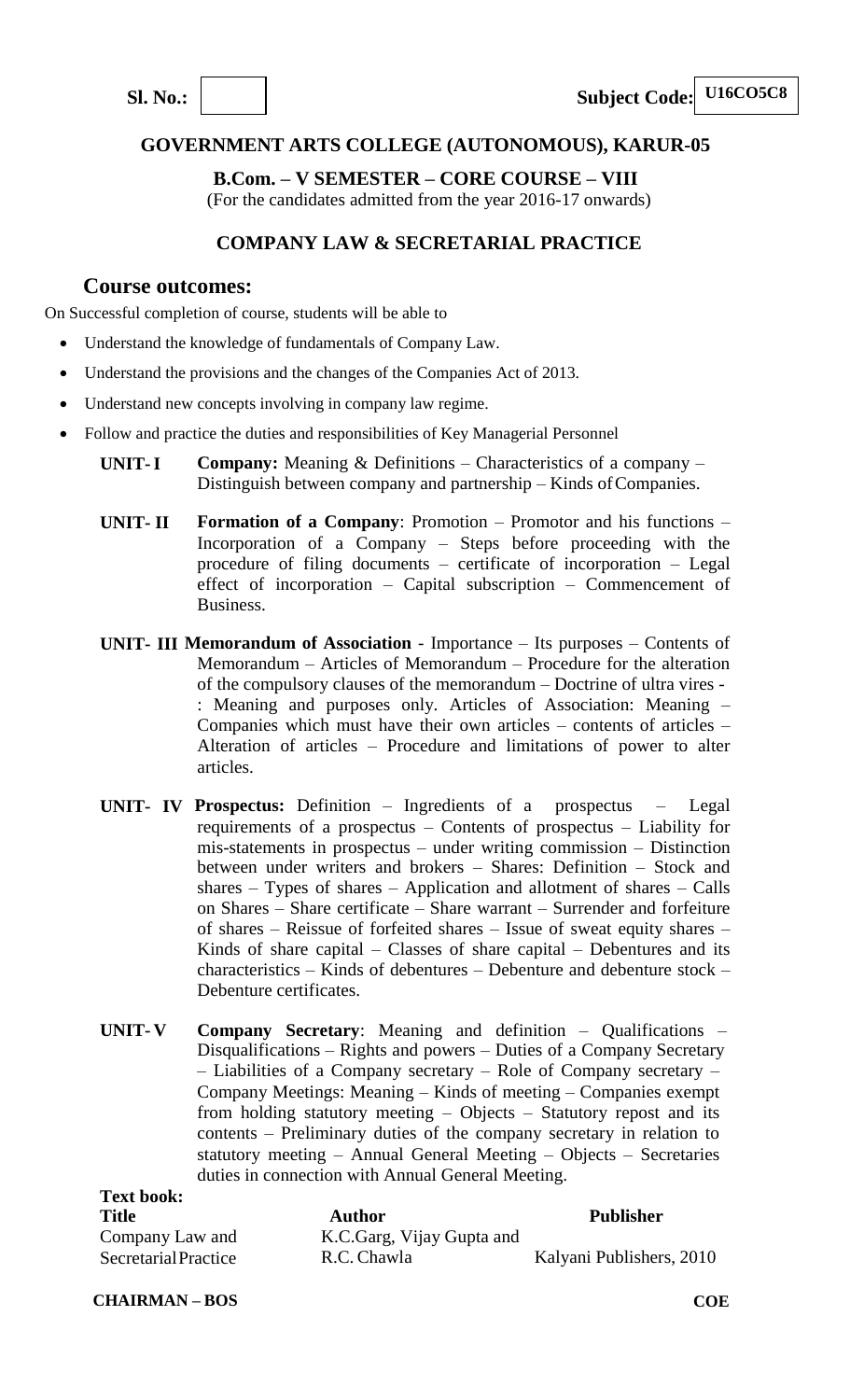## **B.Com. – V SEMESTER – CORE COURSE – IX**

(For the candidates admitted from the year 2016-17 onwards)

## **AUDITING**

## **Course outcomes:**

On Successful completion of course, students will be able to

- Evaluate the reasons for an assurance service, such an audit of financial statements as a means of risk management.
- Identify key relevant legal, ethical and professional aspects that affect the responsibilities of auditors.
- Design audit plans and apply appropriate audit procedures required in assessing business risks and collecting audit evidence through control tests and substantive tests.
- Evaluate key developments in audit research and how these research developments have informed auditors and users of audit reports.
- Trace out fault, missing and records that are not posted and also may know the way to short out them in prescribed manner as per ICAI guidance.
- **UNIT – I** Origin and Meaning of Audit Definition of Audit. Difference between Book Keeping, Accountancy and Investigation. Objectives of an Auditing. Advantages and Disadvantages of Auditing. Classifications of Audit.
- **UNIT – II** Meaning, Definition of Internal control, Internal Audit- Vouching, Vouching Vs Routine Checking. Objects of Voucher Vouching of cash receipt transactions. Vouching of cash payment transactions.
- **UNIT – III** Verification and Valuation of Assets and Liabilities. Qualification and Disqualification of an Auditor. Appointment of Company Auditor. Different classes of Auditor. Auditor's Remuneration..
- **UNIT – IV** Rights and Duties of Company Auditor. Powers of an Auditor. Legal position of an Auditor. Liabilities of Joint Auditors.
- **UNIT – V** Audit Report. Requisites of a good report. Audit report Vs Audit certificate. Types of Audit Report. Recent Trends in Computer Assisted Audit Technique. [CAAT]. Documentation under CAAT.

#### **Reference Books:**

Practical Auditing By Ravinder Kumar & Virender Sharma prentice Hall of India (P) Ltd. Delhi.

Practical Auditing By B.N. Tandon,S.Sudharsanam & S.Sundharabahu.S.Chand & Company (P) Ltd, Ram Nagar , New Delhi.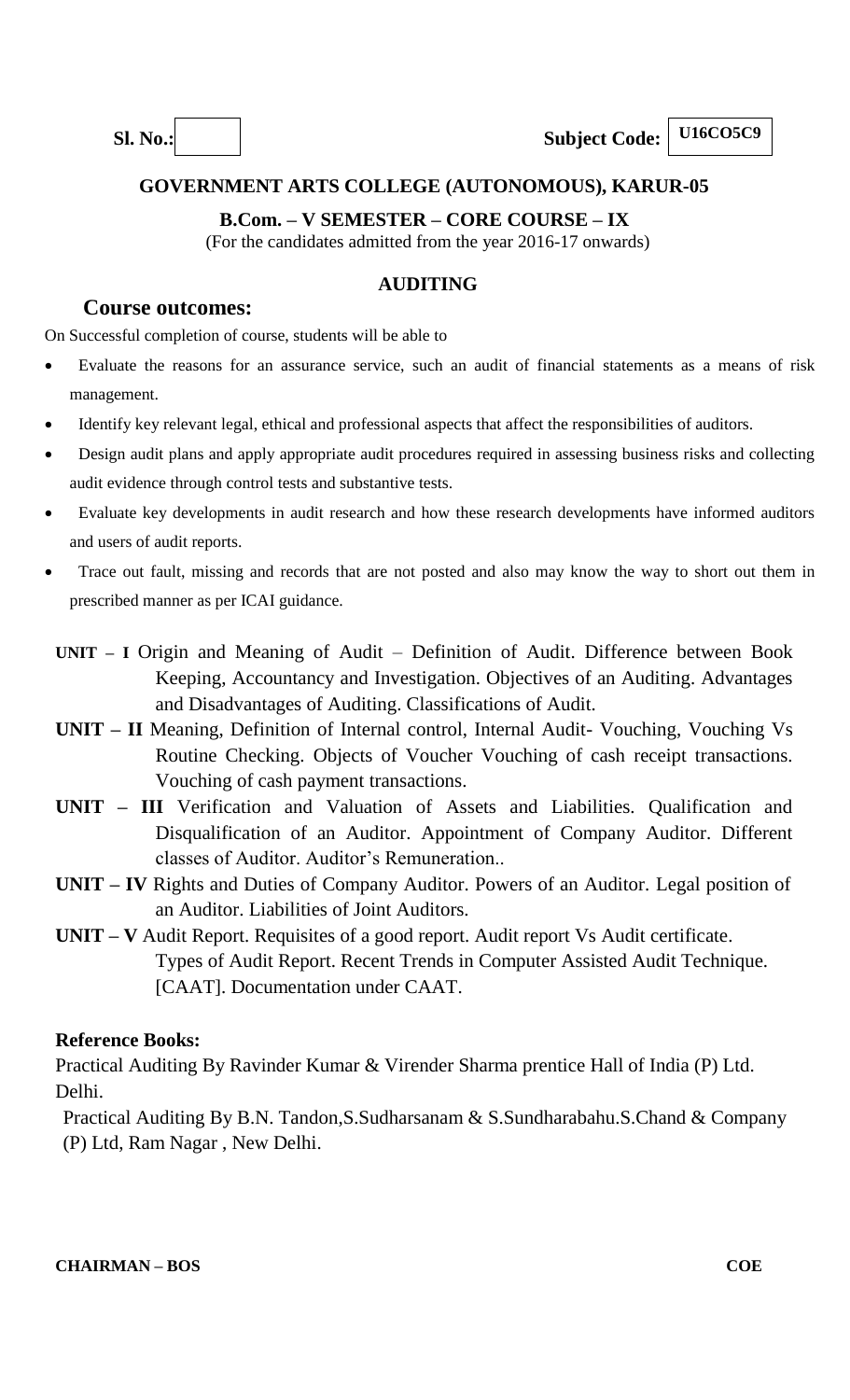

## **GOVERNMENT ARTS COLLEGE (AUTONOMOUS), KARUR-05 B.Com. – V SEMESTER – CORE COURSE – X**

(For the candidates admitted from the year 2016-17 onwards)

## **CORPORATE ACCOUNTING**

## **Course outcomes:**

On Successful completion of course, students will be able to

- Learn company law rules and regulations and it induced him/her to learn corporate secretaryship course to become a company secretary.
- Understand the concept of companies, procedures in issuing shares and know the steps in redemption of preference shares and acquire the knowledge of various types of debentures issued by a company and its redemption procedures.
- Inculcate the legal provisions relating to preparation of final accounts of a company and learn how the allocation of profit takes place into pre and post incorporation periods.
- Distil the various terms in amalgamation, internal and external reconstructions of companies.
- Understand the preparation of final accounts of banking companies by using provisions prescribed by Reserve Bank of India.
- **UNIT – I** Company accounts introduction legal provisions regarding issues of shares, applications, allotment, calls, forfeiture, re-issue premium and discount – accounting entries regarding the redemption of preference shares.
- **UNIT – II** Issue and redemption of debentures various kinds of debentures at par- at discount – at premium – redemption – through sinking fund, purchase in the open market – conversion.
- **UNIT – III** Final accounts of companies profit prior to incorporation .
- **UNIT – IV** Amalgamation external and internal re-construction of companies.
- **UNIT – V** Final accounts of Banking Companies.

#### **NOTE: (THEORY 40%, PROBLEM 60%)**

| <b>Text book:</b>                    |        |                   |
|--------------------------------------|--------|-------------------|
| <b>Title</b>                         | Author | <b>Publisher</b>  |
| Advanced Accountancy Jain and Narang |        | Kalyani Publisher |

#### **Refernce:**

| S.No | <b>Title</b>                           | <b>Author</b>         | <b>Publisher</b>                           |
|------|----------------------------------------|-----------------------|--------------------------------------------|
| 1.   | Advanced Accountancy Shukla and Grewal |                       | Sulthan Chand & Sons                       |
| 2.   | Advanced Accountancy R.L. Guptha and   |                       |                                            |
|      |                                        | Radhaswamy            | Sulthan Chand & Sons                       |
| 3.   | <b>Advanced Accountancy</b>            | Arulanandan and Raman | Himalayas Publisher                        |
| 4.   | <b>Corporate Accounting</b>            |                       | T.S Reddy and A.MurthyMargham Publications |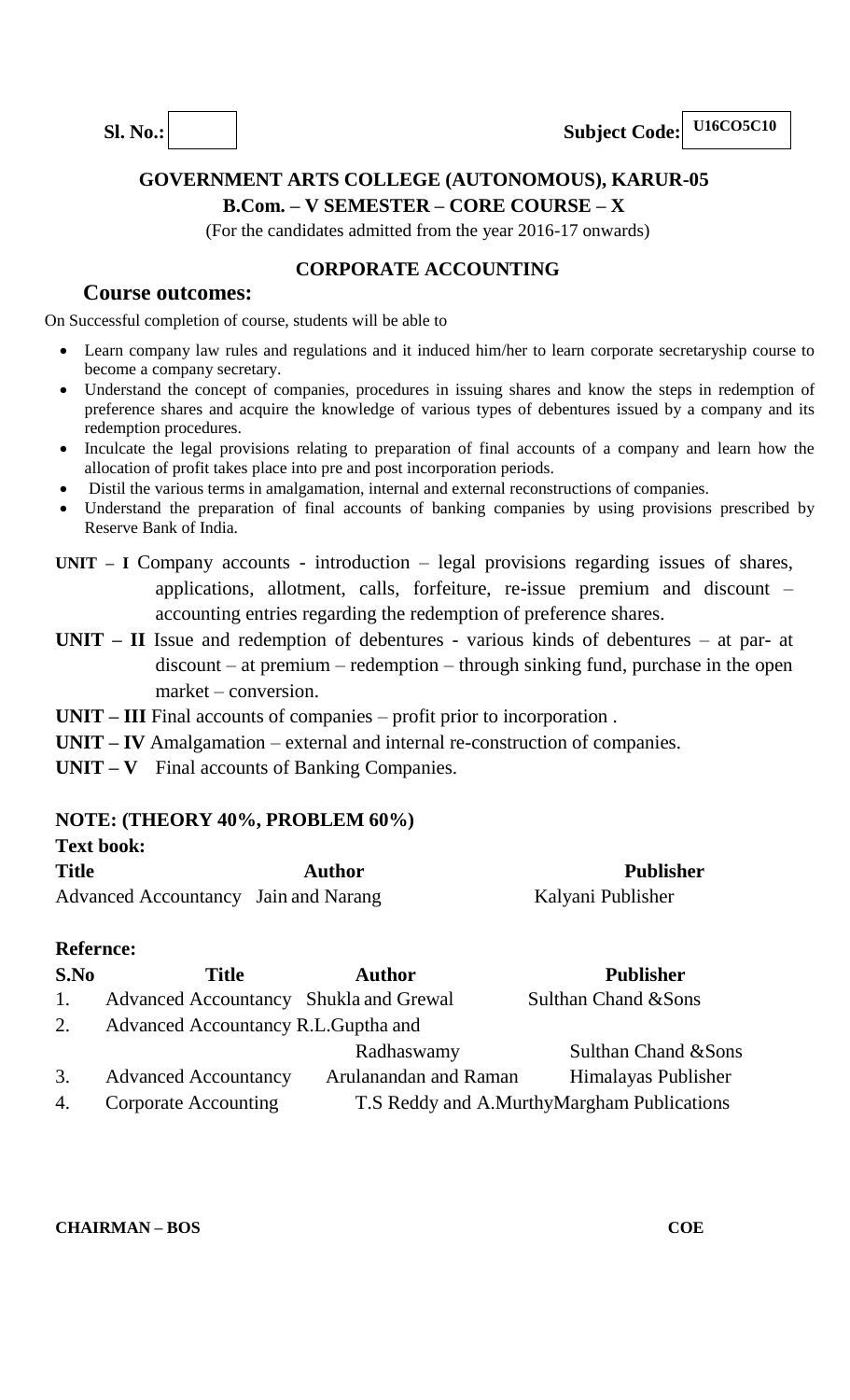**Sl. No.: Subject Code: U16CO5E1**

## **GOVERNMENT ARTS COLLEGE (AUTONOMOUS), KARUR-05 B.Com. – V SEMESTER – ELECTIVE COURSE - I**

(For the candidates admitted from the year 2016-17 onwards)

## **COMPUTER APPLICATIONS IN BUSINESS ACCOUNTING**

## **Course outcomes:**

On Successful completion course, students will be able to of

- Understand various basic concepts related to computer.
- Understand the basics of Operating System and business communication tools.
- Understand the basics and use of Network, Internet and related concepts.
- Use of applications of Internet in Commerce. Develop their own web site and use of HTML
- Unit I Word Creating Word Documents Creating Business Letters using Wizards Editing Word Documents – Inserting Objects – Formatting documents – Spelling and Grammar check – Word Count, Auto Correct – Working with tables – Savings – Mail Merge.
- Unit II Introduction to Spread Sheet Introduction Entering and Editing Text, Numbers and formula – Inserting Rows and Columns Building Worksheets – Creating, and Formatting Charts.
- Unit III Ms Power Point Creating a simple Presentation Creating, Inserting and Deleting Slides – Savings a Presentation.
- Unit IV Word- Creating personal Letters Official Letters \_ Circulars-Templates Use of wizards – Resumes – Preparation of Bio Data –Clip Art – Bullets and Numbering – Insertion of Charts and Diagrams – Tables – Creating – Mail Merge.
- Unit V Excel Entering Information in Worksheet Align Data Cells Changing Column Width and Row Height – Pay Bill \_ Mark Sheet – Electricity Bill- Power Point – Simple Presentation \_ Creating Slide Show – Animation inserting and Deleting Slides.

Text Book:

| Title                               | Author                        |              | Publisher |  |
|-------------------------------------|-------------------------------|--------------|-----------|--|
| ' Computer Applications in Business | Dr.S.V.Srinivasa<br>Vallabhan | Sultan<br>CO | Chand     |  |

Books for Reference:

| Title                                                      | Author        | Publisher                     |
|------------------------------------------------------------|---------------|-------------------------------|
| MS- Office 2000                                            | Sanjay Saxena | <b>Vikas Publishing House</b> |
| <b>Computer Applications</b>   TD. Malhotra<br>in Business |               | <b>Kalyani Publications</b>   |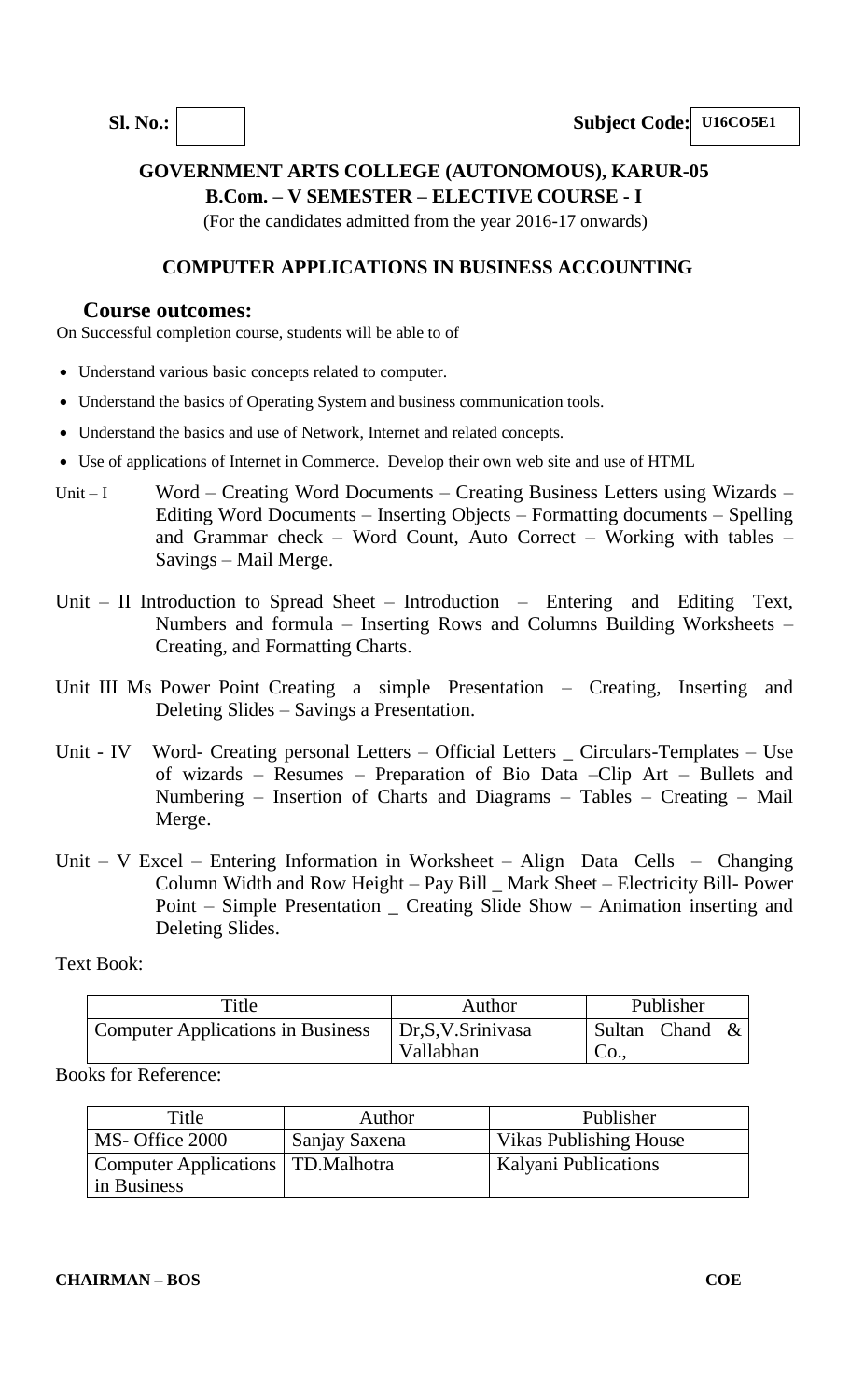

# **GOVERNMENT ARTS COLLEGE (AUTONOMOUS), KARUR-05 B.Com. – V SEMESTER – SKILL BASED ELECTIVE - II**

(For the candidates admitted from the year 2016-17 onwards)

## **PRINCIPLE OF INSURANCE**

## **Course outcomes:**

On Successful completion of course, students will be able to

- Know principles of the meaning of risk and the chance of loss.
- Understand the basic parts of an insurance contract including the insured, endorsements and riders, deductibles and coinsurance where applicable.
- Apply the life assurance knowledge and skills in different scaneries.
- Understand the difference between life and Non-life insurance.
- Demonstrate knowledge of insurance contracts and provisions, and the features of property-liability insurance, life and health insurance.
- **UNIT - I** Insurance Definition Nature Functions Importance classification of insurance – Reinsurance – Double insurance – Over insurance.
- **UNIT - II** Meaning and Definition of Risk Types of risk Insurance Regulatory Authority of India (IRDA) – objectives – Duties and Powers of IRDA -

Essential elements of contract of Insurance.

- **UNIT -III** Life insurance – classification of life insurance policies-procedure for new policy – assignment – Nomination- Surrender of polices-
- **UNIT-IV** Life insurance Corporation of India. General Insurance corporation (GIC)- Various types of General Insurance – fire insurance – Nature of fire insurance Contract – Difference between GIC and LIC
- **UNIT - V** Marine insurance Contract Kinds of marine insurance policies.

## **TEXT BOOK:**

Principles and Practice of Insurance Dr. P. Perumal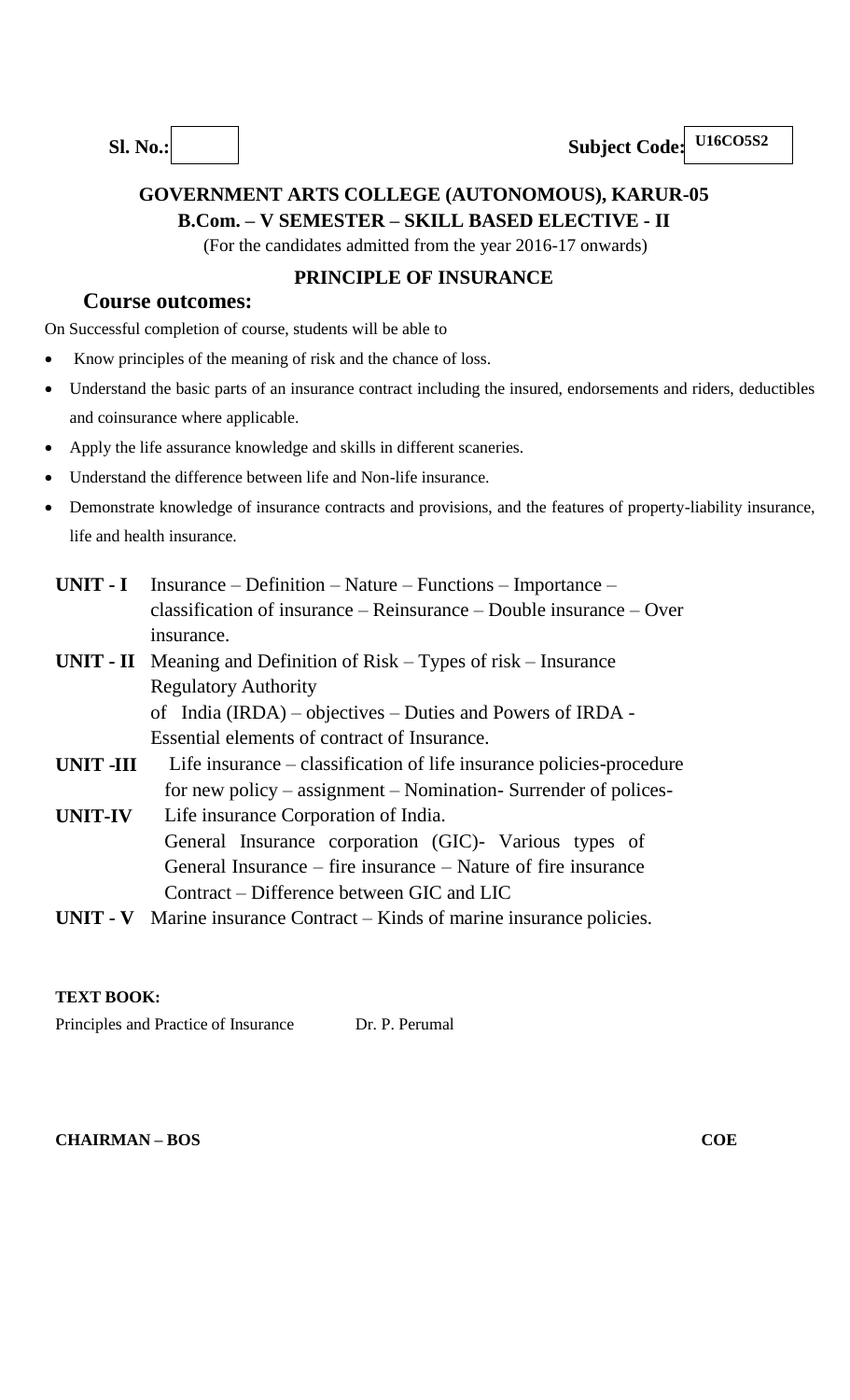## **B.Com., – V SEMESTER – SKILL BASED ELECTIVE - III**

(For the candidates admitted from the year 2016-17 onwards)

## **EXPORT DOCUMENTATION**

## **Course outcomes:**

On completion of this course, the students will be able to:

- Explain the concepts in trade documentation in international business with respect to foreign trade.
- Apply the current business phenomenon and to evaluate the global business environment in terms of economic, social and legal aspects.
- Analyse the principle of international business and strategies adopted by firms to expand globally.
- Integrate concept in international business concepts with functioning of global trade.
- Get familiarized students with the process of international and domestic trade procedures.
- Form a base of policy framework in International Trading with special emphasis on India.
- **UNIT – I** Foreign trade Meaning and Definition. Important role of economic growth through foreign trade. Distinguish between home trade and foreign trade – Advantages and Disadvantages of foreign trade – difficulties in foreign trade – different prices in foreign trade.
- **UNIT – II** Export procedures and documentation: Offers and orders production of goods shipment formalities and procedures & banking procedures- aligned documentation systems (ADS)
- **UNIT – III** Import procedures and documentation: Import trade procedures and formalities. The various documents to be used in import trade. Import licensing procedures.
- **UNIT – IV** Methods of payment different types of letters of credit uniform customs practices for documentary credits , international norms – advance payment , CAD, DA, consignment basis – packing credit post – shipment credit , procedures.
- **UNIT – V** Export costing and pricing lending programmes and services ECGC assistant and incentives given for Indian exports. – advance license – IPRS – dutydrawbal-MDF faciliries – fiscal benefits – finance facilities etc,.

## **TEXT BOOK:**

1. International trade and export management - Francis. Cherunilam - HPH

## **BOOK FOR REFERENCE:**

- 1. TAS.Rajagopal Export Marketing Himalaya publishing house
- 2. D. P Jain Business Organization And Management- VRINDA pub.
- 3. Varshey & Battacharya -iInternational marketing sulthan chand & say.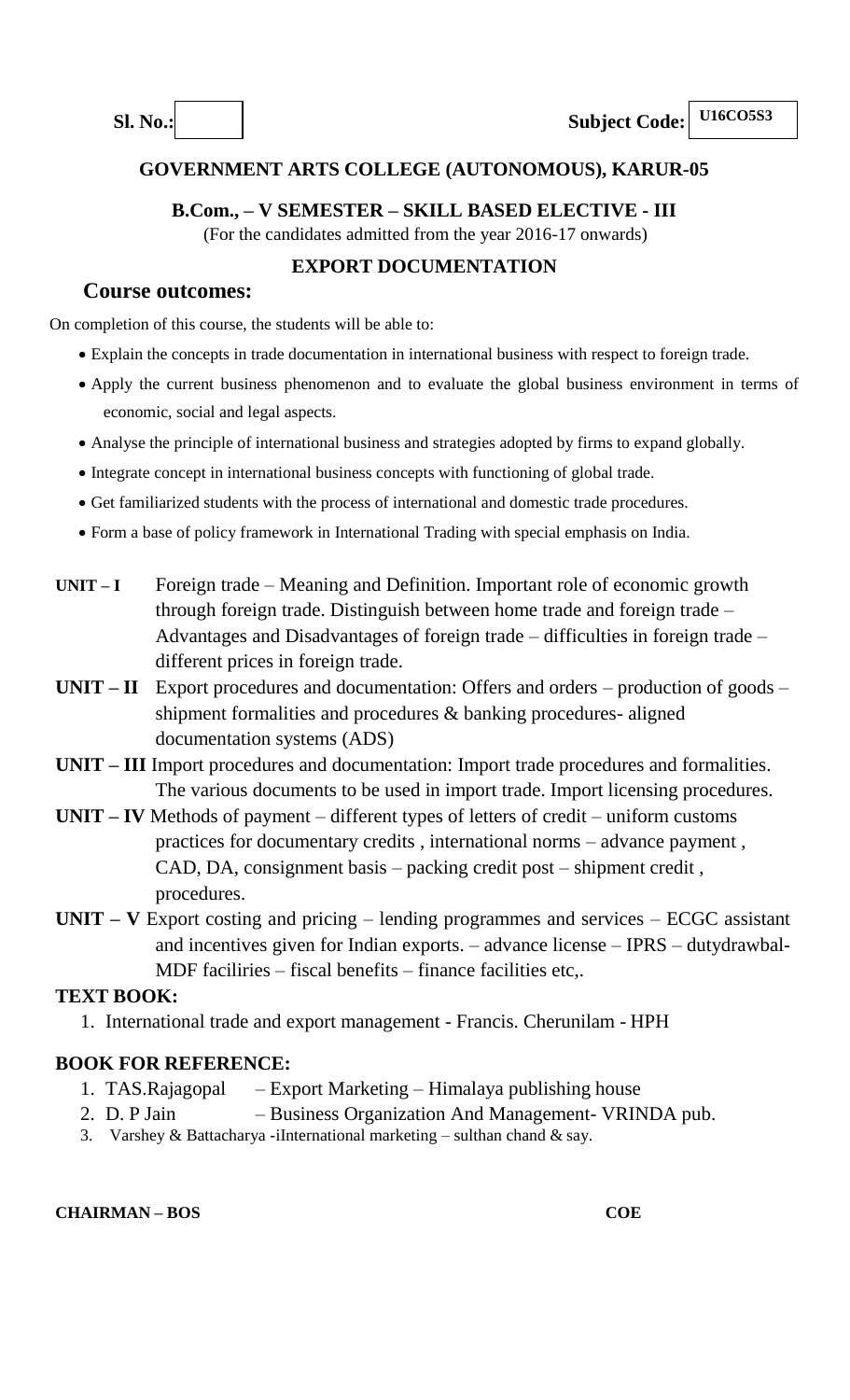**Sl.** No.: **Subject Code:** 

**U16CO6C11**

## **GOVERNMENT ARTS COLLEGE (AUTONOMOUS), KARUR-05 B.Com., – VI SEMESTER – CORE COURSE - XI**

(For the candidates admitted from the year 2016-17 onwards)

## **MANAGEMENT ACCOUNTING**

## **Course outcomes:**

On Successful completion of course, students will be able to

- Understand the purposes of management accounting namely, inventory valuation, decision support and cost control.
- Apply managerial accounting liquidity and its objectives in a way that demonstrates a clear understanding of ethical responsibilities.
- Build boundary and submit an application of management tools and techniques for bring out better decision making with forecast.
- **UNIT-I** Definition Nature Scope Objectives Merits Limitations – Differences between Management Accounting and Financial Accounting – Financial Statement analysis – Comparative statements – Common size statements – trend percentages – ratio analysis – types.
- **UNIT- II** Fund flow statement Cash flow statement ( New Format) Forecasting of working capital requirements.
- **UNIT- III** Marginal Costing CVP analysis Break even analysis Managerial applications.
- **UNIT- IV** Budget and Budgetary control Production, Production cost, raw material cost, sales, cash, flexible budgets, standard costing – Material and labour variance only.
- **UNIT- V** Capital Budgeting Importance Payback discounted cash flow – net present value – Profitability index – accounting rate of return.

#### **NOTE: (THEORY 40%; PROBLEM – 60%)**

#### **Text book recommended:**

| <b>Title</b><br>Principles of Management<br>Accounting | <b>Author</b><br>S.N. Maheswari | <b>Publisher</b><br>Sultan Chand & Sons. |
|--------------------------------------------------------|---------------------------------|------------------------------------------|
| <b>Reference:</b><br><b>Title</b>                      | <b>Author</b>                   | <b>Publisher</b>                         |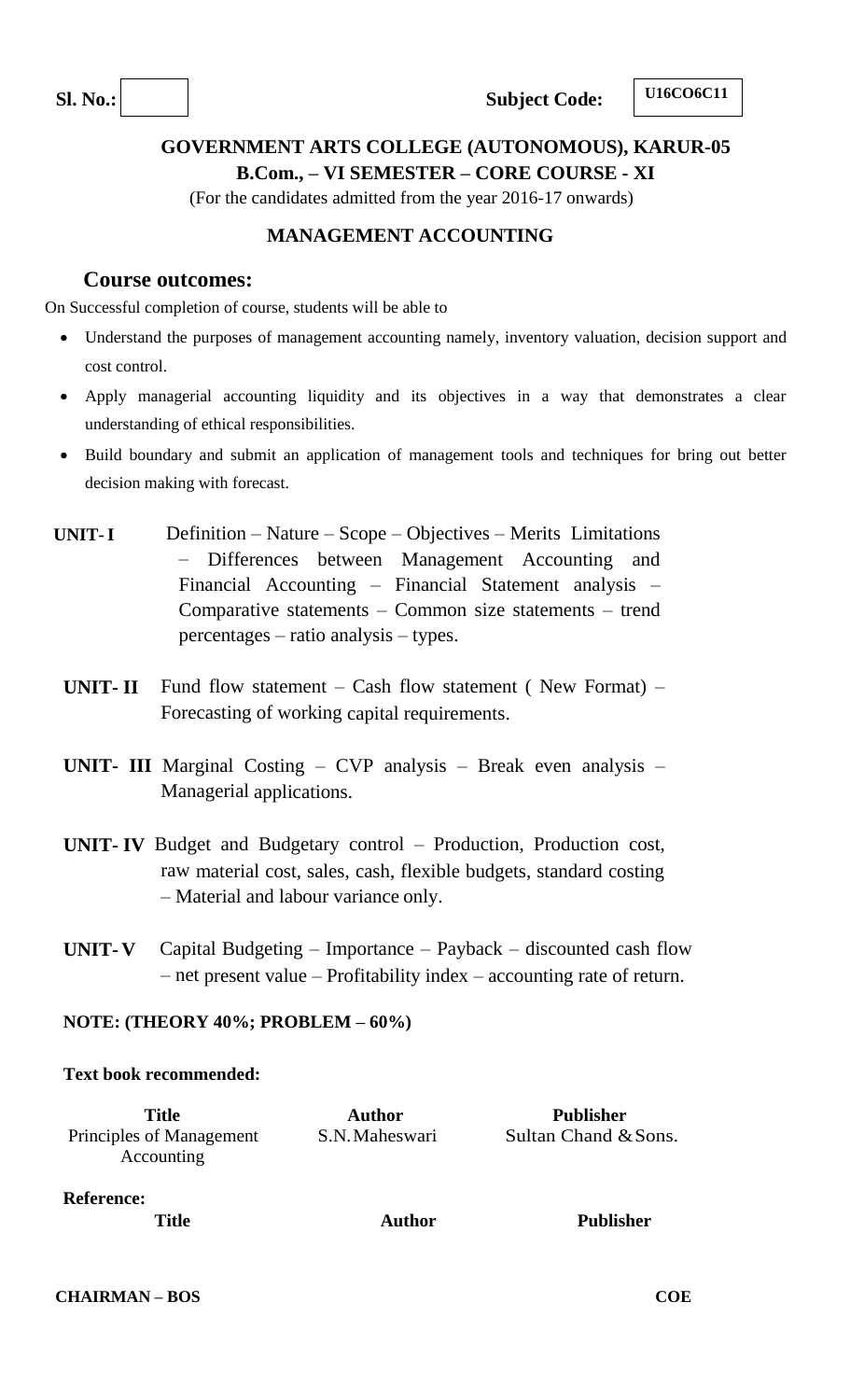**SI.No. Subject Code:** 

## **GOVERNMENT ARTS COLLEGE (AUTONOMOUS), KARUR-05 B.Com., – VI SEMESTER – CORE COURSE - XII**

(For the candidates admitted from the year 2016-17 onwards)

## **TALLY 9.0 – PRACTICAL**

## **Course outcomes:**

On Successful completion of course, students will be able to

- Use tally ERP-9 software while solving practical problems.
- Develop computer skills of recording financial transactions, preparations of annual accounts and reports using Tally.
- Have detailed knowledge on accounts and voucher entries.
- Have a thorough knowledge about the taxation which comprised of TDS, VAT and service tax.
- Create and form godown, an important part of the organization requires to be maintained systematically.
	- **UNIT- I** Introduction to Tally: Create a company Selecting a company – Altering a company – Close or Shut Company – Accounts Group – Ledgers – Vouchers.
	- **UNIT-II** Cost Categories: Create Display Alter Delete Multiple modes – Cost Centres – Bank Reconciliation statement – Display Final Accounts.
	- **UNIT- III** Inventory informations: Unit of measure Stock Group Display – Stock items – Stock Categories – Multiple stock categories – Godowns – multiple Godowns – Pure inventory Vouchers.
	- **UNIT- IV** Printing: Cheque printing Printing Final Accounts Multi – Accounting Printing – E-mail – Data import/ Export – Tally ODBC – Back up and Restore – TallyAudit.
	- **UNIT- V** VAT: VAT in India Concept of VAT Benefit of VAT Computation of VAT – VAT Classification in ledger Masters – Impact of VAT in Voucher Entry, TDS: Creating ledger – Voucher – Payment – TDS Challan Payment.

#### **Text book recommended:**

- 1. Tally C.Nellai Kannan 2nd Edition Nels Publications.
- 2. Tally 9.0 P.Kasi Vairavan Kalamohan Creations.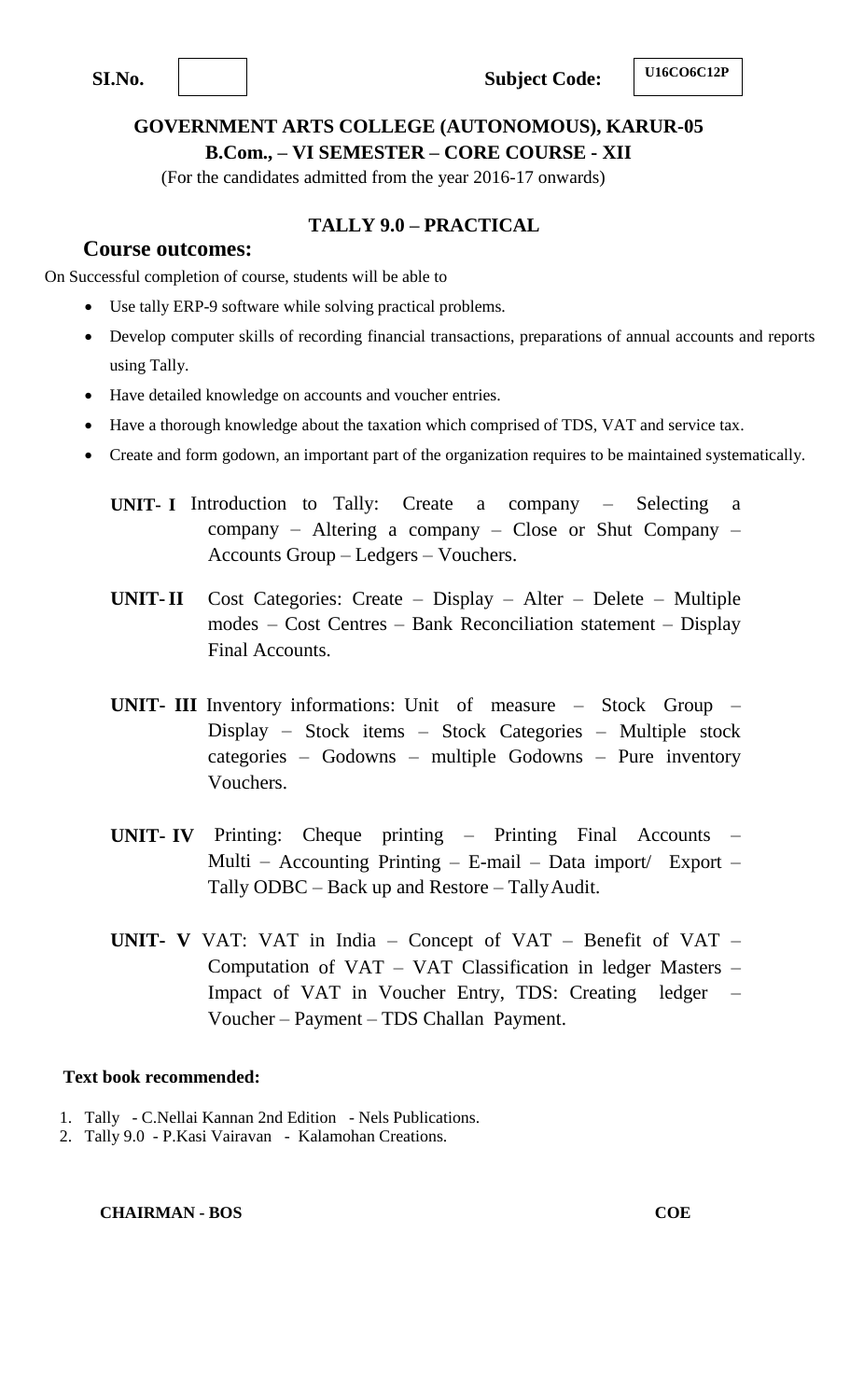## **GOVERNMENT ARTS COLLEGE (AUTONOMOUS), KARUR-05 B.Com., – VI SEMESTER – CORE COURSE - XIII**

(For the candidates admitted from the year 2016-17 onwards)

#### **FINANCIAL SERVICES**

## **Course outcomes:**

On Successful completion of course, students will be able to

- Monitor with financial markets with various segments
- Understand the operations and development in financial markets in India
- Get the knowledge about systematic investment
- Provide knowledge about leasing and hire purchase concepts
- Understand about different types of insurance and Insurance Regulatory Development Authority.
- **UNIT- I** The Financial System in India Functions of the Financial Systems Concept – Financial Markets – classification Money Market – Features, Objectives, Importance and composition of Money Market.
- **UNIT- II** Securities and Exchange Board of India capital Issues ( control) Act SEBI – Primary Market – Secondary Market – NSE – BSE – Depository system – Definition, Meaning and Objectives.
- **UNIT- III** Financial Services: Meaning, Features of Financial Services classification – scope – Sources of Revenue – New product Financial product and Services – Merchant Banking – Scope of Merchant Banking in India.
- **UNIT- IV** Mutual Fund: Introduction Meaning Scope of Mutual Fund Definition – Types / Classification of Funds – Importance of Mutual Funds – Performance Evaluation of Mutual Funds – Mutual Funds 2000 – Mutual Funds in India.
- **UNIT- V** DERIVATIVES: Meaning Definition Kinds of Financial Derivatives – Features of future – Types of future – options – Features of option – Share option – Importance of Derivatives – Derivatives in India – Credit Card – Meaning and types of Credit card.

#### **Text book recommended:**

| Title                | <b>Author</b>    | Publisher                    |
|----------------------|------------------|------------------------------|
| FinancialMarkets and | E. Gordon and K. | Himalaya Publishing          |
| <b>Services</b>      | Natarajan        | House $6th$ Revised Edition. |

#### **CHAIRMAN – BOS**

**COE**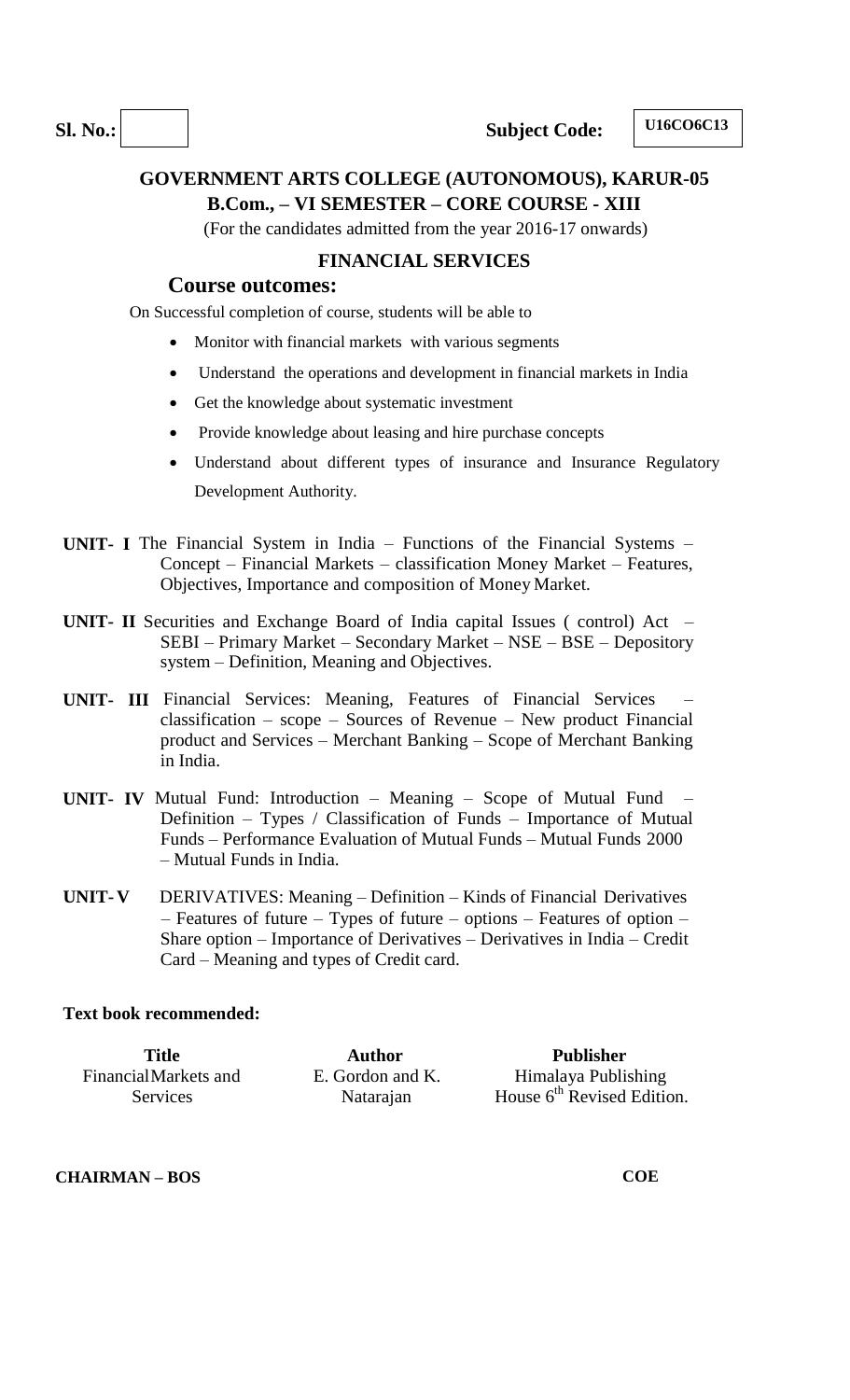**Sl.** No.: **Subject Code:** 

**U16CO6E2**

## **GOVERNMENT ARTS COLLEGE (AUTONOMOUS), KARUR-05 B.Com., – VI SEMESTER – ELECTIVE COURSE - II**

(For the candidates admitted from the year 2016-17 onwards) **LOGISTICS MANAGEMENT**

### **Course outcomes:**

After completion of this course the students can

- Be familiar with the different areas of the supply chain and their interrelationships.
- Be familiar with and able to use identification systems correctly indifferent process methods and role of transportations.
- Distinguish the best containerization model for each company depending on their logistics process
- Identity storage, package, maintenance and materials handling systems required different logistics situation.
- Organize the sourcing and procurement function of the company.
- Apply techniques for supplier evaluation.
	- **UNIT – I** Logistics Meaning, Definition Concepts MILITARY use of Logistics, Principles of Logistics - Advantages of Logistics Management. Supply Chain Management - Introduction and Definition, Integration and Co –ordination. Advanced Planning Systems (APS) – Structure of Supply Chain Management.
	- **UNIT-II** Role of Transportation in Logistics and supply chain management (LSCM) - modes of Transportation legal classification of carries – Role of transportation LSCM. Rail Transport – Road transport – Forms of Road Transport – Air Transport – Water Transport – Pipeline Movement - Ropeways.
	- **UNIT –III** Containerization and Multimodel Transport- Global Competition Container Classification – Multimodel Transportation - Advanced system for container Management – Containerization in India – Container handling systems and Equipments – Maritime frauds and containers crimes .
	- **UNIT –IV** Warehousing and Packaging: Warehousing Introduction Location, Functionality, benefits , Competitive advantages , Classification and warehouse designing . Packaging - Introduction , Functions , Materials. New emerging Packaging Alternatives. Bar Coding and RFID Packaging operations - Trends and Advances .
	- **UNIT – V** Materials Handling Guidelines and Principles of materials handling– Equipments for material handling. Distribution and Retail supply chain – Types of Distribution system – Information Technology for retail consolidation.

#### **Textbook:**

1. Logistics Management - S.K . Bhattacharyya – S.Chand & Company LTD.,

#### **Reference book:**

- 1. Logistics and Supply Chain Management Dr. K. Agrawal Macmillan India
- 2. Business logistics / Supply Chain Management Ronald H.Ballon , Samir K.Srivastava Pearson India
- 3. Export- Import and logistics Management Rai Usha Kiran Prentice Hall of India